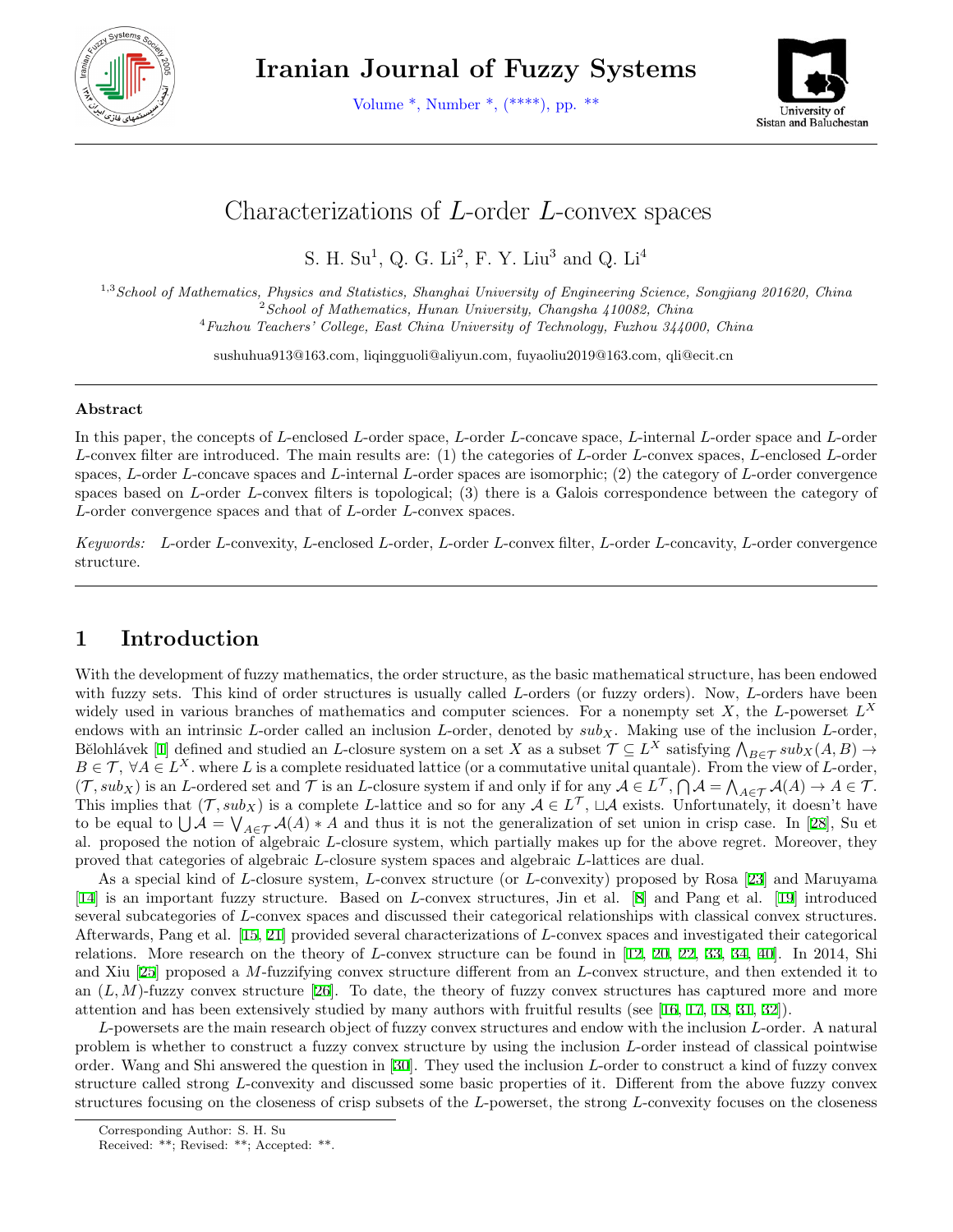of *L*-subsets of the *L*-powerset on the basis of the inclusion *L*-order. Therefore, it can be regarded as a new fuzzification form of convex structure. In order to highlight the characteristic of *L*-order, a strongly *L*-convexity will be called an *L*-order *L*-convexity in this paper. Following this viewpoint, we focus on the following three aspects to further discuss the *L*-order *L*-convexity:

(1) At present, the theoretical research of fuzzy convex structure is very rich, but its application examples are rarely involved. Therefore, we try to present some application examples on fuzzy convex structures;

(2) How to characterize the *L*-order *L*-convexity as in the situation of *L*-topology?

(3) As we all know, convergence theory is one of the core contents of classical convex structure, many concepts and properties can be described by it. In 2020, Pang [[17](#page-13-13)] and Xiu et al. [[32\]](#page-13-16) initiated convergence research on *M*-fuzzifying convex space and *L*-convex space, respectively. In particular, they established the relationship between fuzzy convex spaces and their corresponding convergent spaces from the perspective of categories. At the same time, fuzzy convergent structures were established on the characterization space of these fuzzy convex structures [[32,](#page-13-16) [38,](#page-14-1) [39](#page-14-2)]. These research results of Pang et al. [[17,](#page-13-13) [32](#page-13-16), [33](#page-13-8), [38](#page-14-1), [39](#page-14-2)] not only enrich and improve fuzzy convergence structures, but also have distinct theoretical significance for fuzzy convex space theory. Inspired by these works, we try to construct *L*-order *L*-convex filters by using directed *L*-subsets of *L*-powersets and thus establish the *L*-order convergence structures of *L*-order *L*-convex spaces.

This paper is organized as follows: In Section 2, some basic notions and conclusions be used throughout this paper are listed. Moreover, some examples of *L*-order *L*-convexity are presented. In Section 3, we propose the notion of *L*-enclosed *L*-order and present some elementary properties. In Section 4, we introduce a dual concept of *L*-order *L*-convex space, which is called an *L*-order *L*-concave space. Then we consider the corresponding *L*-interior *L*-order. In Section 5, we introduce the notion of *L*-order *L*-convex filter and investigate categorical relationships among *L*-order convergence spaces, *L*-order *L*-concave spaces and *L*-order *L*-convex spaces. Finally, some conclusions are reached in Section 6.

## **2 Preliminaries**

For convenience of the reader, in this section, some basic concepts are reviewed. In this paper, *L* always denotes a complete residuated lattice. A complete residuated lattice [[3\]](#page-12-3) is an algebraic structure  $(L, \wedge, \vee, *, \rightarrow, 0, 1)$  such that (1)  $(L,*,1)$  is a commutative monoid; (2)  $(L,\wedge,\vee,0,1)$  is a complete lattice with the least element 0 and the greatest element 1, i.e.,  $*$  is commutative, associative, and  $a * 1 = a$  holds for all  $a \in L$ ; (3)  $*$  and  $\rightarrow$  form an adjoint pair, i.e.,  $a * b \leq c \Leftrightarrow a \leq b \rightarrow c$  for all  $a, b, c \in L$ . Such an algebraic structure is significant in fuzzy logic (see [[2,](#page-12-4) [3\]](#page-12-3)).

*L*<sup>*X*</sup> denotes the set of all *L*-subsets of *X*. An *L*-subset *A* of *X* is called nonempty if  $\bigvee_{x \in X} A(x) = 1$ . For *a* ∈ *L* and  $A, B \in L^X$ , we write L-subsets  $a_X, a*A, a \to A$  and  $A \subseteq B$  by  $a_X(x) = a, (a*A)(x) = a*A(x), (a \to A)(x) = a \to A(x)$ and  $A(x) \leq B(x)$  for all  $x \in X$ .

#### **2.1** *L***-ordered sets**

**Definition 2.1.** [\[4](#page-12-5), [5](#page-12-6)] *Let X be a set and*  $e_X : X \times X \longrightarrow L$  *a mapping. Consider the following conditions:*  $(1)$   $e_X(x, x) = 1$  *for all*  $x \in X$ ;

 $(2)$   $e_X(x, y) * e_X(y, z) \leq e_X(x, z)$  *for all*  $x, y, z \in X$ ;

(3)  $e_X(x, y) = e_X(y, x) = 1$  *implies*  $x = y$  *for all*  $x, y \in X$ *.* 

 $e_X$  *is called an L*-preorder if it satisfies (1) and (2), and the pair  $(X, e_X)$  *is called an L*-preordered set.  $e_X$  *is called an L-order if it satisfies (1), (2) and (3), and the pair* (*X, eX*) *is called an L-ordered set.*

<span id="page-1-0"></span>**Example 2.2.** *A labelled transition systems* [[24\]](#page-13-18)  $(S; \rightarrow_S; \Lambda)$  *is made up of a set S of states, a transition relation*  $\rightarrow_S S \subseteq S \times \Lambda \times S$ , and a set  $\Lambda$  of labels. As always,  $s \stackrel{l}{\rightarrow_S} s'$  is used to denote  $(s, l, s') \in \rightarrow_S$ . A relation  $R \subseteq S \times S$  is *called a simulation relation if it satisfies*

$$
(s,t)\in R,\ l\in\Lambda,\ s'\in S, s\xrightarrow{l} s\ s'\Rightarrow \exists t'\in S,\ t\xrightarrow{l} s\ t',\ (s',t')\in R.
$$

*Define the following sequence of binary relations on*  $S: \leq_0 = S \times S$ ,

$$
\leq_{n+1}=\{(s,t)\in S\times S:\ \forall l\in\Lambda,\ \forall s'\in S, s\stackrel{l}{\to}_S s',\ \exists t'\in S,\ t\stackrel{l}{\to}_S t',\ (s',t')\in\leq_n\}.
$$

(*s, t*) *∈≤<sup>n</sup> can be understood as the first n successive migration steps from state s can always be simulated by the* migration steps from state t. From this, we define an L-preorder  $e_S : S \times S \longrightarrow \mathbb{N} \bigcup \{\infty\}$  as  $e_S(s, t) = \bigvee \{n : (s, t) \in \leq_n\}$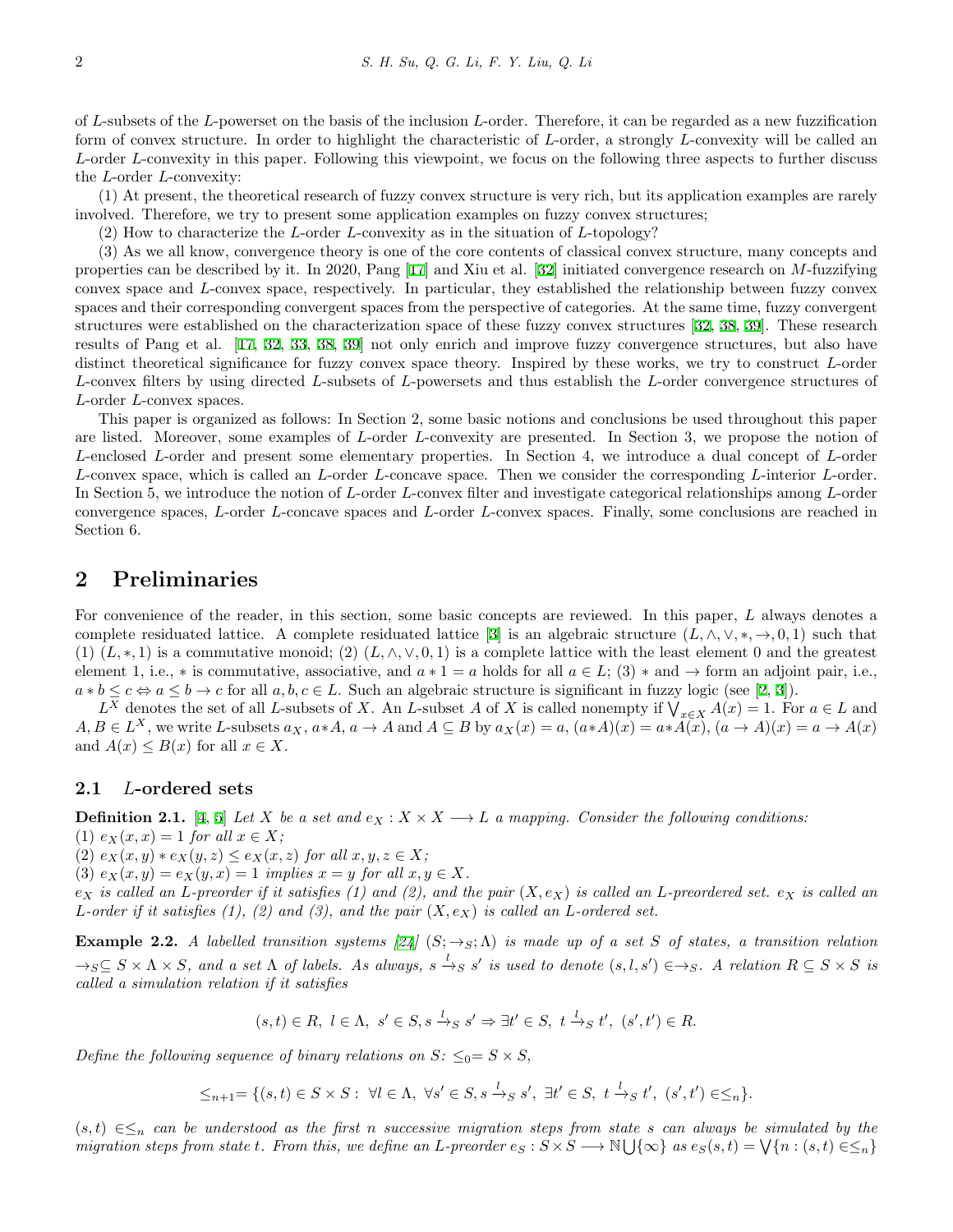*for all*  $s, t \in S$ , where  $e_S$  describes the degree to which the migration step starting from state *s* is simulated by the *migration step starting from state t. Obviously, the larger the value of*  $e_S(s,t)$ , the higher the degree to which t simulates *s. By Theorem 1.4.4 in* [[36](#page-14-3)]*, for a labelled transition systems with finite images and*  $s, t \in S$ *,*  $e_S(s, t) = \infty$  *iff there is a simulation relation*  $R$  *such that*  $(s, t) \in R$ *.* 

**Definition 2.3.** [\[11](#page-12-7)] *In an L*-ordered set  $(X, e_X)$ *, an L*-subset *D* of *X* is called a directed (resp., down-directed) *L*subset of X if  $\bigvee_{x \in X} D(x) = 1$  and for all  $x_1, x_2 \in X$ ,  $D(x_1) * D(x_2) \le \bigvee_{x \in X} D(x) * e_X(x_1, x) * e_X(x_2, x)$  (resp.  $D(x_1) * D(x_2) \leq \bigvee_{x \in X} D(x) * e_X(x, x_1) * e_X(x, x_2)$ . The set of all directed (resp., down-directed) L-subsets of X is *denoted by*  $D_L(X)$  *(resp.,*  $CD_L(X)$ *).* 

**Definition 2.4.** [[35,](#page-13-19) [37](#page-14-4)] *Let*  $(X, e_X)$  *be an L*-ordered set. An element  $x_0 \in X$  *is called a join (resp., meet) of A, in*  $symbols x_0 = \Box A$   $(resp., x_0 = \Box A)$ , iff for any  $y \in X$ ,

$$
\bigwedge_{x \in X} A(x) \to e_X(x, y) = e_X(x_0, y) \ (resp., \bigwedge_{x \in X} A(x) \to e_X(y, x) = e_X(y, x_0)).
$$

For a nonempty set *X* and  $A, B \in L^X$ , the subsethood degree of  $A$  in  $B$  [\[2](#page-12-4)] is defined by  $sub_X(A, B) = \bigwedge_{x \in X} A(x) \to$  $B(x)$  and  $sub_X: L^X \times L^X \longrightarrow L$  is called an inclusion L-order on  $L^X$ . Moreover,  $(L^X, sub_X)$  is an L-ordered set.

An L-ordered set  $(X, e_X)$  is a complete L-lattice iff  $\Box A$  (or  $\Box A$ ) exist for all  $A \in L^X$ . For  $Y \subseteq X$ , let  $e_Y(x, y) =$  $e_X(x, y)$  for all  $x, y \in Y$ , then  $(Y, e_Y)$  is an L-ordered set and it is called a complete L-sublattice of  $(X, e_X)$  if  $\sqcup B$  and  $\neg B$ exist for all  $B \in L^Y$ . In fact, it is easy to check that  $(Y, e_Y)$  is a complete L-sublattice of  $(X, e_X)$  iff  $\Box i^{\rightarrow}(B)$ ,  $\Box i^{\rightarrow}(B) \in Y$ for all  $B \in L^Y$ , where  $i: Y \longrightarrow X$  is an inclusion mapping defined by  $i(x) = x$ .

**Example 2.5.** (1)  $(L, e_L)$  is complete and for all  $A \in L^L$ ,  $\Box A = \bigvee_{a \in L} A(a) * a$ ,  $\Box A = \bigwedge_{a \in L} A(a) \rightarrow a$ , where  $e_L: L \times L \longrightarrow L$  *is defined by*  $e_L(a, b) = a \longrightarrow b$ *.* 

(2) For any  $A \in L^{L^X}$ ,  $\bigvee_{A \in L^X} A(A) * A$  (resp.,  $\bigwedge_{A \in L^X} A(A) \to A$ ) is usually denoted by  $\bigcup A$  (resp.,  $\bigcap A$ ), which is *the generalization of set union (resp., set intersection) in crisp case.*  $(L^X, sub_X)$  is complete and for all  $A \in L^{L^X}$ ,  $\Box A=\bigcup A$  and  $\Box A=\bigcap A$ . However, for any complete L-sublattice  $(\mathcal{T},sub_X)$  of  $(L^X,sub_X)$  and any  $\mathcal{B}\in L^{\mathcal{T}}, \Box \mathcal{B}=\bigcup \mathcal{B}$ *and*  $\Box$ *B* =  $\bigcap$ *B are not necessarily true.* 

A mapping  $f: X \to Y$  between  $(X, e_X)$  and  $(Y, e_Y)$  is called L-order preserving if  $e_X(x, y) \leq e_Y(f(x), f(y)), \forall x, y \in Y$ X. Given a mapping  $f: X \to Y$  between two sets X and Y, as usual, define  $f^{\to}: L^X \to L^Y$  and  $f^{\leftarrow}: L^Y \to L^X$  by  $f^{\rightarrow}(A)(y) = \bigvee_{f(x)=y} A(x), \ f^{\leftarrow}(B)(x) = B(f(x)), \ \forall \ y \in Y, \ \forall \ x \in X.$  Then for any L-order preserving  $f: X \longrightarrow Y$ ,  $f^{\rightarrow}(D) \in D_L(Y)$  (resp.,  $f^{\rightarrow}(D) \in \text{CD}_L(Y)$ ) for all  $D \in D_L(X)$  (resp.,  $D \in \text{CD}_L(X)$ ).

#### **2.2 Some examples of** *L***-order** *L***-convexity**

**Definition 2.6.** [\[30](#page-13-17)] *An L-order L-convexity (or a strong L-convexity) on a set X is a subset C of L <sup>X</sup> which satisfies the following conditions:*

 $(LOLC1)$   $0_X \in \mathcal{C}$ ;

 $(LOLC2) ∏i<sup>→</sup>(A) ∈ C$  *for any*  $A ∈ L<sup>C</sup>$ ;

 $(LOLC3) \sqcup i\rightarrow (D) \in \mathcal{C}$  *for any*  $D \in D_L(\mathcal{C})$ *.* 

In this case, the pair  $(X, \mathcal{C})$  is called an *L*-order *L*-convex space.

Obviously, every *L*-order *L*-convex space is a special case of *L*-convex space.

**Remark 2.7.** (1) For any  $A \in L^{\mathcal{C}}$ ,  $i^{\rightarrow}(\mathcal{A}) \in L^{L^{X}}$  and then  $\Box i^{\rightarrow}(\mathcal{A})$  exists and  $\Box i^{\rightarrow}(\mathcal{A}) = \bigwedge_{A \in \mathcal{C}} A(A) \rightarrow A$ . Similarly,<br> $\Box i^{\rightarrow}(\mathcal{A}) = \bigvee_{A \in \mathcal{C}} A(A) * A$ . Hence (LOLC2) can be represented as *represented as*  $\bigcup \mathcal{D} \in \mathcal{C}$  *for any*  $\mathcal{D} \in D_L(\mathcal{C})$ *.* 

(2) An algebraic L-closure system defined in [\[28](#page-13-0)] is a subset  $C$  of  $L^X$  satisfying (LOLC2) and (LOLC3), thus it is an *extension of L-order L-convexity.*

(3) *An Alexandrov L-topology defined in* [[10\]](#page-12-8) *is a special case of L-order L-convexity.*

<span id="page-2-0"></span>**Example 2.8.** (1) For every L-ordered set  $(X, e_X)$ , the set  $\mathcal L$  of all lower L-subsets of X is an L-order L-convexity  $\lim_{y \to \infty} e_X(x, y) = \bigwedge_{A \in \mathcal{L}} A(y) \to A(x).$ 

(2) The usual ordered convexity [[29\]](#page-13-20) on a partially ordered set  $(X, \leq)$  can be defined in terms of ordering as follows: a set  $A \subseteq X$  is an order convex set iff  $x, y \in A$  and  $x \le z \le y$  then  $z \in A$ . In the same way, an L-convexity [\[13](#page-13-21)] on an L-ordered set is defined as follows: for an L-ordered set  $(X, e_X)$ ,  $A \in L^X$  is an L-ordered L-convex set provided  $e_X(x, z) * e_X(z, y) * A(x) * A(y) \leq A(z)$  for all  $x, y, z \in X$ . Obviously, every lower L-subset of X is an L-ordered L-convex sets. Let  $\mathcal{C}_{e_X}$  denote the set of all L-ordered L-convex sets. Then  $(X, \mathcal{C}_{e_X})$  is an L-order L-convex space when *L is a frame.*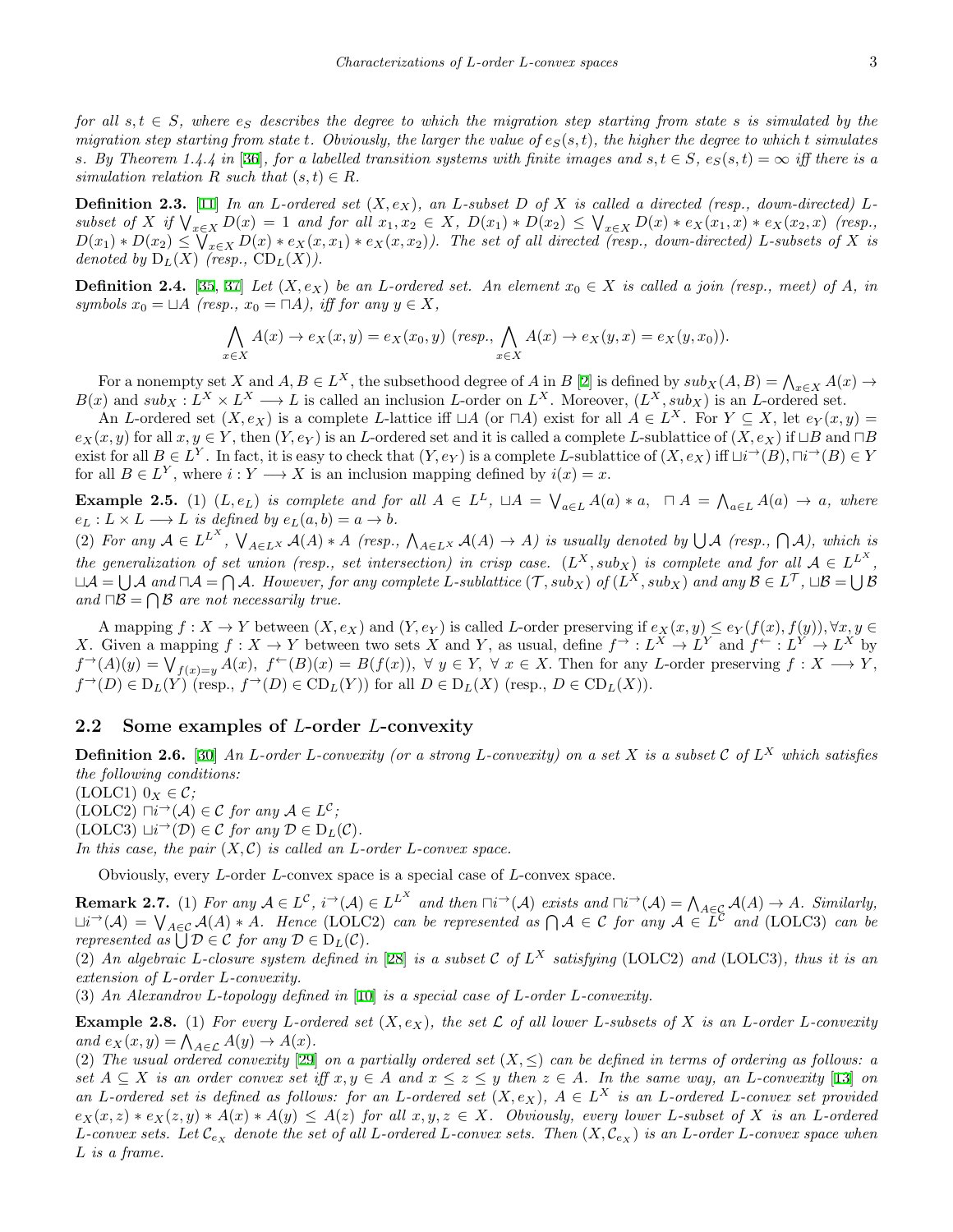**Example 2.9.** Let  $(L = \{0, 0.5, 1\}, \vee, \wedge, *, \rightarrow, 0, 1)$  be a complete residuated lattice as  $x * y = max\{0, x + y - 1\}, x \rightarrow$  $y = min\{1-x+y,1\}$ ,  $X = \{x_1,x_2,x_3,x_4\}$  be a set of four goods, and  $A \in L^X$  be a referee, to estimate the degree of goodness. We denote A by a vector of dimension 4, where the ith coordinate is  $A(x_i)$  for  $i = 1, 2, 3, 4$ . Then  $C = \{A_1 =$  $(0,0,0,0), A_2 = (0,0,0,1), A_3 = (0,0.5,0.5,1), A_4 = (0,0.5,1,1), A_5 = (0,1,0.5,1), A_6 = (0,1,1,1), A_7 = (1,1,1,1)$  is *an L-order L-convexity. Noted that in economic theory it is often assumed that consumer preferences are convex, we can extend convex preferences to the setting of L-order L-convex spaces. Specific as follows: an L-order e<sup>X</sup> is called an* L-convex preference on an L-order L-convex space  $(X, \mathcal{C})$  if for every  $x \in X$ ,  $e_X(x) = \mathcal{C}$ . Now, we define an L-order  $e_X: X \times X \longrightarrow L$  *as follows:* 

$$
(e_{ij}) = \begin{pmatrix} 1 & 1 & 1 & 1 \\ 0 & 1 & 0.5 & 1 \\ 0 & 0.5 & 1 & 1 \\ 0 & 0 & 0 & 1 \end{pmatrix},
$$

where  $e_{ij} = e_X(x_i, x_j)$  for  $i, j = 1, 2, 3, 4$  can be explained as the degree of the ith item  $x_i$  better than the jth item  $x_j$  in some way. Obviously,  $e_X(x_{1,-}) = (1,1,1,1), e_X(x_{2,-}) = (0,1,0.5,1), e_X(x_{3,-}) = (0,0.5,1,1), e_X(x_{4,-}) =$  $(0,0,0,1) \in \mathcal{C}$  and so  $e_X$  is an L-convex preference. Moreover, it easily follows that every  $A_i \in \mathcal{C}$  is an L-order L-convex set and  $\Box A_i$  exists. For  $A_i \in \mathcal{C}$ , we can explain  $\Box A_i$  as the best item in the mind of the referee  $A_i$ .

**Example 2.10.** Let  $(S; \rightarrow_S; \Lambda)$  be a labelled transition systems with finite images. It is easy to check that  $R =$  $\bigcap_{n \in \mathbb{N}}$  ≤<sub>*n*</sub>⊆ *S* × *S is a simulation relation. By Example* [2.8](#page-2-0) (1), we know that  $e_S$  *can be completely characterized by* the L-ordered L-convexity  $\mathcal{L}$ , i.e.,  $e_S(s,t) = \bigwedge_{A \in \mathcal{L}} A(t) \rightarrow A(s)$ . Clearly, A means that if the migration step starting *from state t belongs to A, all migration steps simulated by the migration step starting from state t belong to A. From* Example [2.2,](#page-1-0) for any  $s, t \in S$ ,  $(s, t) \in \bigcap_{n \in \mathbb{N}} \leq_n$  iff  $A(t) \leq A(s)$  for any  $A \in \mathcal{L}$ .

**Definition 2.11.** [\[30](#page-13-17)] An algebraic *L*-ordered closure operator on X is a mapping  $co: L^X \longrightarrow L^X$  which satisfies:  $(cALOC1)$   $co(0_X) = 0_X$ ;

 $(ALOC2)$   $A \leq co(A);$  $(ALOC3)$   $sub_X(A, B) \leq sub_X(co(A), co(B))$ ;

 $(ALOG4)$   $co(co(A)) = co(A);$ 

 $(ALOC5)$   $co(\Box \mathcal{D}) = \Box co \rightarrow (\mathcal{D})$  *for any*  $\mathcal{D} \in \mathcal{D}(L^X)$ *.* 

*For an algebraic L-ordered closure operator co on X, the pair* (*X, co*) *is called an algebraic L-ordered closure operator space.*

**Remark 2.12.** *Every algebraic L-ordered closure operator is an algebraic L-closure operator defined in [[28](#page-13-0)], that is, a mapping*  $co: L^X \longrightarrow L^X$  *satisfying* (ALOC2)-(ALOC5).

For a mapping  $f: X \longrightarrow Y$  between *L*-order *L*-convex spaces  $(X, \mathcal{C}_X)$  and  $(Y, \mathcal{C}_Y)$ , it is called convexity-preserving (*L*-CP for short) if  $f^{\leftarrow}(B) \in C_X$  for any  $B \in C_Y$ . The category of *L*-order *L*-convex spaces and *L*-CP mappings is denoted by *L*-**OLCVS**.

# **3** *L***-enclosed** *L***-ordered spaces**

Different from the *L*-topological derived enclosed relation [[31](#page-13-15)] and the *L*-enclosed relation [\[39](#page-14-2)], we construct a new *L*-relation on the *L*-powerset by means of directed *L*-subsets of the *L*-powerset, which is called an *L*-enclosed *L*-order. Then the relationship between it and the *L*-ordered *L*-convexity is established.

**Definition 3.1.** A binary L-relation  $\preceq$  on  $L^X$  is called an L-enclosed L-order and the pair  $(X, \preceq)$  is called an L*enclosed L*-order space, if  $\preceq$  *satisfies:*  $(LELO1) \preceq (0_X, 0_X) = 1;$ 

 $(LELO2) \preceq (A, B) \leq sub_X(A, B);$ 

 $(LELO3)$   $\preceq (A, \Box B) = \bigwedge_{B \in L^X} B(B) \rightarrow \preceq (A, B)$  *for any*  $B \in L^{L^X}$ ;

 $(EELO4) \preceq (\Box \mathcal{D}, A) = \bigwedge_{D \in L^X} \mathcal{D}(D) \rightarrow \preceq (D, A) \text{ for any } \mathcal{D} \in D_L(L^X);$ 

 $(LELO5) \leq (A, B) = \bigvee_{C \in L^X} \leq (A, C) * \leq (C, B).$ 

**Remark 3.2.** (1) *It is easy to check that (LELO4) implies (ELR4) and (ELR6) in the definition of L-enclosed relation* [[39\]](#page-14-2) *and so the L-enclosed L-order is a special case of the L-enclosed relation.*

<span id="page-3-0"></span>(2) *From* (LELO3) and (LELO4) we can easily obtain the following results: for any  $A, B, C \in L^X$ ,  $\preceq (A, B)$  \*  $sub_X(B,C) \leq \preceq (A,C)$ ,  $sub_X(A,B) \neq \preceq (B,C) \leq \preceq (A,C)$ , and  $\preceq (A,C) \neq \preceq (C,B) \leq \preceq (A,B)$ .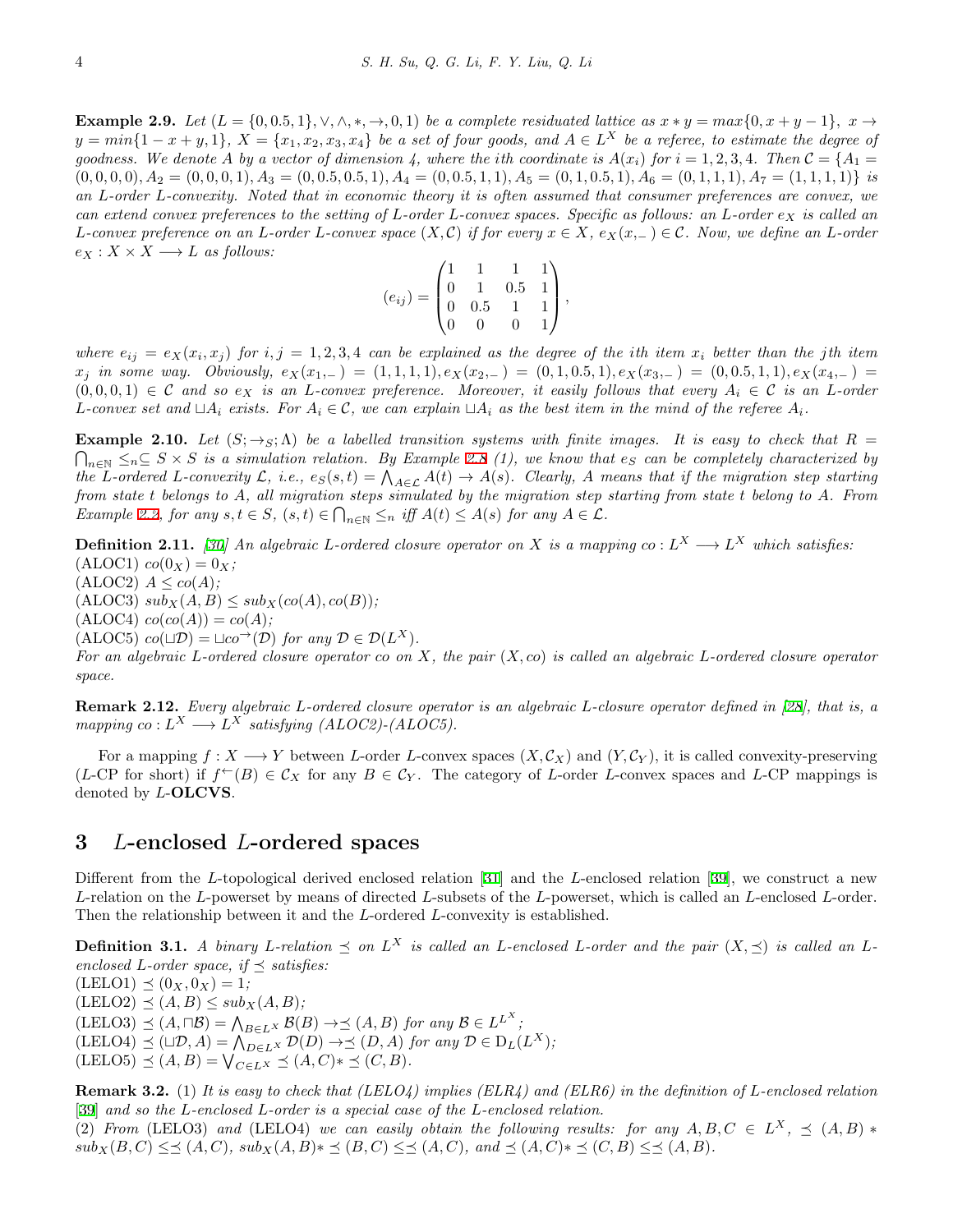**Theorem 3.3.** *Let*  $(X, \leq)$  *be an L*-enclosed *L*-order space. Define  $co_{\leq} : L^X \longrightarrow L^X$  *by* 

$$
co_{\preceq}(A)(x) = \bigwedge_{D \in L^X} \preceq (A, D) \to D(x), \ \forall \ A \in L^X, \ \forall \ x \in X.
$$

*Then*

 $(1)$  *for any*  $A \in L^X$ ,  $\leq (A, co \leq (A)) = 1$ ;

(2) *for any*  $A, B \in L^X$ *, sub*<sub>X</sub> $\overline{(co \leq (A), B)} = \leq (A, B)$ *;* 

(3) *co<sup>≼</sup> is an algebraic L-ordered closure operator which naturally induces an L-order L-convexity denoted by C≼.*

*Proof.* (1)  $\forall A \in L^X$ , let  $\mathcal{B}(B) = \preceq (A, B), \forall B \in L^X$ , then  $\mathcal{B} \in L^{L^X}$  and  $\Box \mathcal{B} = co_{\preceq}(A)$ . From this we obtain

$$
\preceq (A, co_{\preceq}(A)) = \preceq (A, \sqcap B) = \bigwedge_{B \in L^{X}} \mathcal{B}(B) \to \preceq (A, B) = \bigwedge_{B \in L^{X}} \preceq (A, B) \to \preceq (A, B) = 1.
$$

(2) By (1), we have  $\mathop{\rm sub}_X(c\sigma_{\preceq}(A),B)=\preceq (A,\cos_{\preceq}(A)) \ast \mathop{\rm sub}_X(c\sigma_{\preceq}(A),B) \leq \preceq (A,B)$ . On the other hand,

$$
sub_X(co_\preceq(A), B) = \bigwedge_{x \in X} co_\preceq(A)(x) \to B(x) \ge \bigwedge_{x \in X} (\preceq(A, B) \to B(x)) \to B(x) \ge \preceq(A, B).
$$

Therefore,  $sub_X(cos\prec(A), B) = \preceq (A, B)$ .

(3) (ALOC1)  $co \lt (0_X) = 0_X$  from

$$
0 \leq c_{0} \leq (0_{X})(x) = \bigwedge_{B \in L^{X}} \preceq (0_{X}, B) \to B(x) \leq \preceq (0_{X}, 0_{X}) \to 0_{X}(x) = 0, \ \forall x \in X.
$$

(ALOC2) For any  $A \in L^X$ ,  $co_\preceq(A) \ge A$  because for any  $x \in X$ ,

$$
co_{\preceq}(A)(x) = \bigwedge_{D \in L^X} \preceq (A, D) \to D(x) \ge \bigwedge_{D \in L^X} sub_X(A, D) \to D(x) \ge A(x).
$$

 $(ALOC3)$  For any  $A, B \in L^X$ ,

$$
sub_X(cos_{\preceq}(A), co_{\preceq}(B)) = \bigwedge_{x \in X} [(\bigwedge_{D \in L^X} \preceq (A, D) \to D(x)) \to (\bigwedge_{C \in L^X} \preceq (B, C) \to C(x))]
$$
  
\n
$$
\geq \bigwedge_{x \in X} \bigwedge_{C \in L^X} (\preceq (A, C) \to C(x)) \to (\preceq (B, C) \to C(x))
$$
  
\n
$$
\geq \bigwedge_{C \in L^X} \preceq (B, C) \to \preceq (A, C) \geq sub_X(A, B).
$$

(ALOC4)  $\forall A \in L^X$ , we have  $co_\preceq (co_\preceq(A)) \geq co_\preceq(A)$  and  $\forall x \in X$ ,

$$
co_{\preceq}(A)(x) = \bigwedge_{D,C \in L^{X}} \preceq (A, D) * \preceq (D, C) \to C(x)
$$
  
= 
$$
\bigwedge_{D \in L^{X}} \preceq (A, D) \to co_{\preceq}(D)(x)
$$
  
= 
$$
\bigwedge_{D \in L^{X}} sub_X (co_{\preceq}(A), D) \to co_{\preceq}(D)(x)
$$
  

$$
\geq \bigwedge_{D \in L^{X}} sub_X (co_{\preceq}(co_{\preceq}(A)), co_{\preceq}(D)) \to co_{\preceq}(D)(x)
$$
  

$$
\geq co_{\preceq}(co_{\preceq}(A))(x).
$$

Therefore,  $co_\preceq (co_\preceq(A)) = co_\preceq(A)$ .

 $(LLOC5)$  For any  $D \in D<sub>L</sub>(L<sup>X</sup>)$  and any  $B \in L<sup>X</sup>$ ,

$$
sub_X(\sqcup co\rightleftharpoons^{\rightarrow}(\mathcal{D}), B) = \bigwedge_{A \in L^X} \mathcal{D}(A) \to sub_X(co_{\preceq}(A), B) = \bigwedge_{A \in L^X} \mathcal{D}(A) \to \preceq (A, B)
$$

$$
= \preceq(\sqcup \mathcal{D}, B) = sub_X(co_{\preceq}(\sqcup \mathcal{D}), B).
$$

This implies that  $\sqcup co \precneq^{\mathcal{O}}(\mathcal{D}) = co \prec(\sqcup \mathcal{D})$ .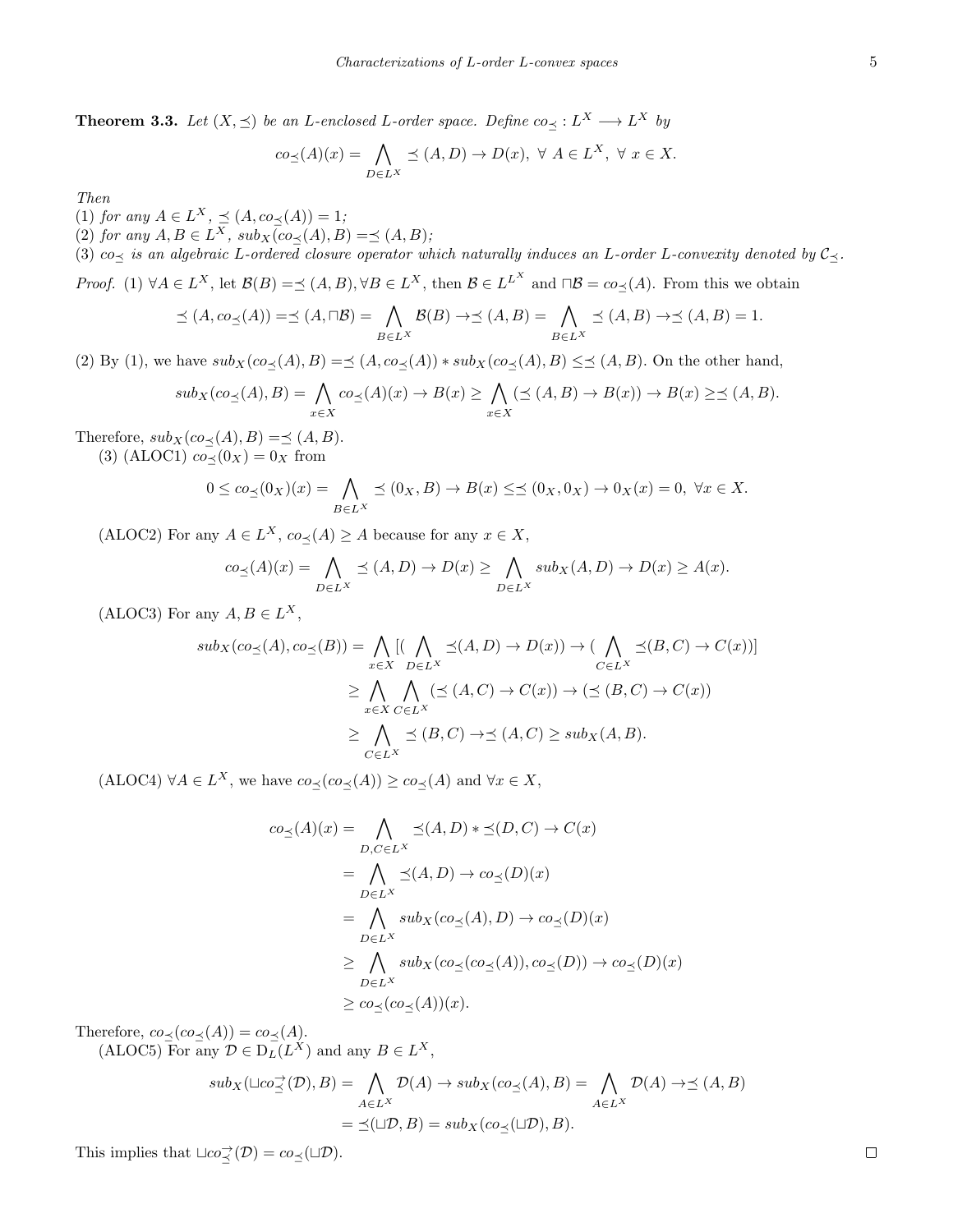The following theorem shows that we can obtain an *L*-enclosed *L*-order from an *L*-order *L*-convexity.

<span id="page-5-0"></span>**Theorem 3.4.** Let  $(X, \mathcal{C})$  be an L-order L-convex space. For all  $A, B \in L^X$ , define  $\preceq_{\mathcal{C}} (A, B) = sub_X (co(A), B)$ . Then *≼<sup>C</sup> is an L-enclosed L-order.*

*Proof.* (LELO1)  $\preceq_{\mathcal{C}} (0_X, 0_X) = sub_X(co(0_X), 0_X) = sub_X(0_X, 0_X) = 1.$  $(\text{LELO2}) \preceq_{\mathcal{C}} (A, B) = \sup_{X} (\text{co}(A), B) \leq \sup_{X} (A, B).$ (LELO3) For any  $\mathcal{B} \in L^{L^X}$  and any  $A \in L^X$ ,

$$
\preceq_{\mathcal{C}} (A,\sqcap \mathcal{B}) = sub_X(co(A),\sqcap \mathcal{B}) = \bigwedge_{B \in L^X} \mathcal{B}(B) \to sub_X(co(A),B) = \bigwedge_{B \in L^X} \mathcal{B}(B) \to \preceq_{\mathcal{C}} (A,B).
$$

(LELO4) For any  $\mathcal{D} \in D_L(L^X)$  and any  $C \in L^X$ ,

$$
\preceq_{\mathcal{C}} (\sqcup \mathcal{D}, C) = sub_X(co(\sqcup \mathcal{D}), C) = sub_X(\sqcup co^{\rightarrow}(\mathcal{D}), C)
$$
  
= 
$$
\bigwedge_{B \in L^X} \mathcal{D}(B) \to sub_X(co(B), C) = \bigwedge_{B \in L^X} \mathcal{D}(B) \to \preceq_{\mathcal{C}} (B, C).
$$

(LELO5) For any  $A, B \in L^X$ ,

$$
\bigvee_{C \in L^X} \preceq_{\mathcal{C}} (A, C) * \preceq_{\mathcal{C}} (C, B) = \bigvee_{C \in L^X} sub_X(co(A), C) * sub_X(co(C), B)
$$

$$
= sub_X(co(A), B) = \preceq_{\mathcal{C}} (A, B).
$$

 $\Box$ 

**Corollary 3.5.** Let  $\preceq$  be an L-enclosed L-order on  $L^X$  and  $\mathcal{C}_{\preceq}$  its induced an L-order L-convexity. Then  $A \in \mathcal{C}_{\preceq} \Leftrightarrow$  $\preceq$ (*A, A*) = 1 *for any*  $A \in L^X$ .

*Proof.* Let  $A \in \mathcal{C}_{\preceq}$ , then  $\preceq(A, A) = \preceq(A, co_{\preceq}(A)) = 1$ . On the contrary, suppose that  $\preceq(A, A) = 1$ , then  $co_{\preceq}(A)(x) \preceq$  $\preceq$ (*A*, *A*) → *A*(*x*) = *A*(*x*) and so *A* ∈  $\mathcal{C}_{\preceq}$ .

From Theorems [3.3](#page-3-0) and [3.4](#page-5-0) the following result is obtained immediately.

<span id="page-5-1"></span>**Theorem 3.6.** Let  $\leq$  be an L-enclosed L-order and C an L-order L-convexity on  $(L^X, sub_X)$ . Then  $\preceq_{\mathcal{C}_{\preceq}} \preceq$  and  $\mathcal{C}_{\preceq_c} = \mathcal{C}$ *.* 

**Definition 3.7.** Let  $(X, \preceq_X)$  and  $(Y, \preceq_Y)$  be L-enclosed L-order spaces. A mapping  $f : X \longrightarrow Y$  is called an L-enclosed L-order dual-preserving mapping (L-ELODP mapping for short), if  $\preceq_Y (A, B) \leq \preceq_X (f^{\leftarrow}(A), f^{\leftarrow}(B))$ ,  $\forall A, B \in L^Y$ .

By the definition of *L*-ELODP mapping, the following result is easy to check.

**Proposition 3.8.** Let  $f:(X,\preceq_X)\longrightarrow (Y,\preceq_Y), g:(Y,\preceq_Y)\longrightarrow (Z,\preceq_Z)$  be L-ELODP mappings. Then  $g\circ f:X\longrightarrow Z$ *is an L-*ELODP *mapping.*

By the above proposition, it is easy to check that all *L*-enclosed *L*-order spaces and all *L*-ELODP mappings form a category denoted by *L*-**ELOS**.

<span id="page-5-2"></span>**Proposition 3.9.** (1) For an L-ELODP mapping  $f : (X, \preceq_X) \longrightarrow (Y, \preceq_Y)$ ,  $f : (X, \mathcal{C}_{\preceq_X}) \longrightarrow (Y, \mathcal{C}_{\preceq_Y})$  is an L-CP *mapping.*

(2) For an L-CP mapping  $f:(X,\mathcal{C}_X)\longrightarrow (Y,\mathcal{C}_Y),$   $f:(X,\preceq_{\mathcal{C}_X})\longrightarrow (Y,\preceq_{\mathcal{C}_Y})$  is an L-ELODP mapping.

*Proof.* (1) It is suffices to show that  $\forall B \in C_{\leq Y}$ ,  $f^{\leftarrow}(B) \in C_{\leq X}$ . In fact,  $\forall x \in X$ ,

$$
co_{\preceq_X}(f^{\leftarrow}(B))(x) = \bigwedge_{A \in L^X} \preceq_X(f^{\leftarrow}(B), A) \to A \leq \bigwedge_{C \in L^Y} \preceq_X(f^{\leftarrow}(B), f^{\leftarrow}(C)) \to f^{\leftarrow}(C)
$$
  

$$
\leq \bigwedge_{C \in L^Y} \preceq_Y(B, C) \to C(f(x)) = co_{\preceq_Y}(B)(f(x)) = B(f(x)) = f^{\leftarrow}(B)(x).
$$

This implies  $f^{\leftarrow}(B) \in \mathcal{C}_{\preceq_X}$ , as desired.

(2) Indeed, for any  $A, B \in L^Y$ ,

$$
\preceq_{\mathcal{C}_Y} (A, B) = sub_Y(c_{O_Y}(A), B) \leq sub_X(f^{\leftarrow}(c_{O_Y}(A)), f^{\leftarrow}(B))
$$
  

$$
\leq sub_X(c_{O_X}(f^{\leftarrow}(A)), f^{\leftarrow}(B)) = \preceq_{C_X} (f^{\leftarrow}(A), f^{\leftarrow}(B)).
$$

This implies that  $f : (X, \preceq_{\mathcal{C}_X}) \longrightarrow (Y, \preceq_{\mathcal{C}_Y})$  is an *L*-ELODP mapping.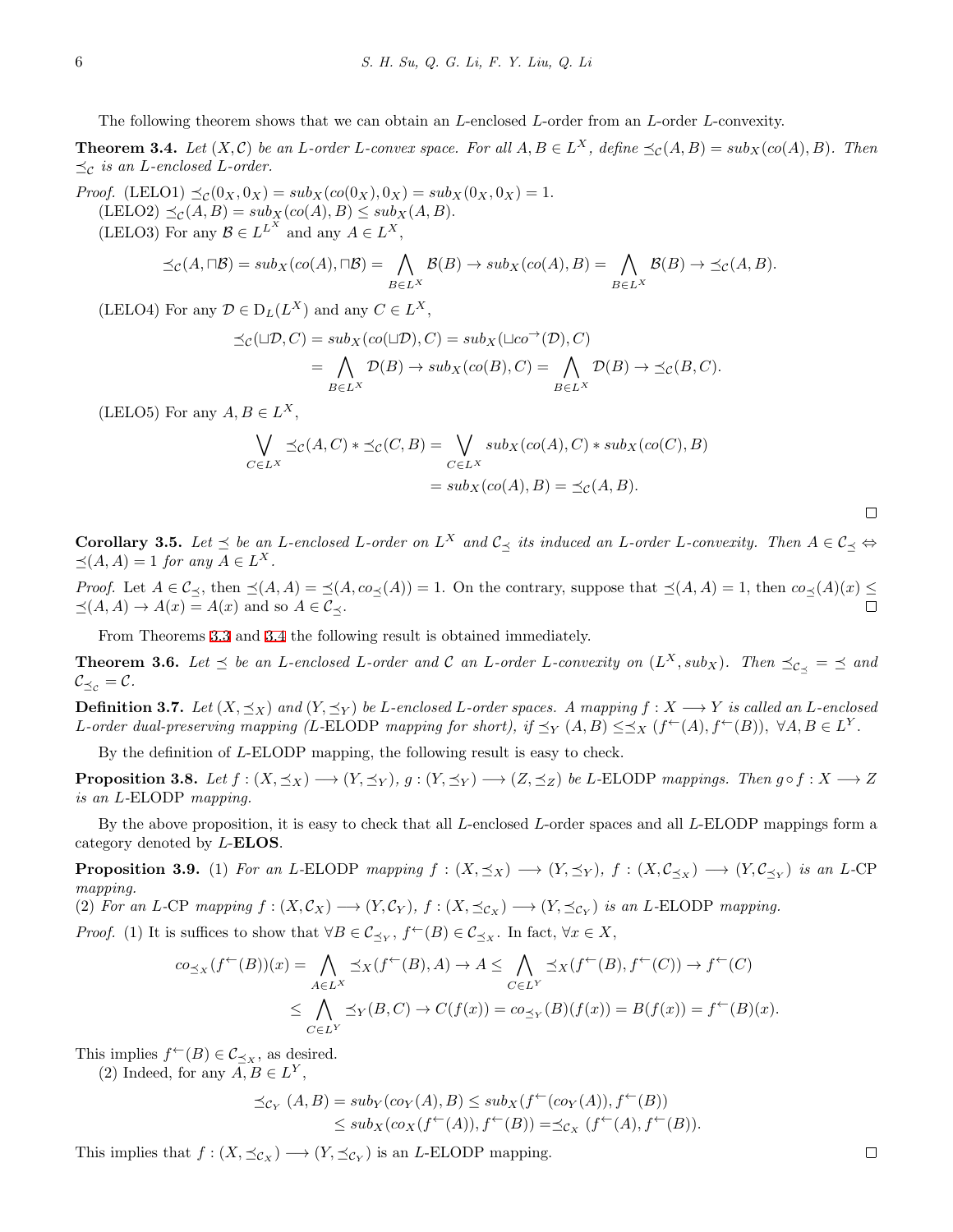By Theorem [3.6](#page-5-1) and Proposition [3.9,](#page-5-2) the following theorem is directly obtained.

**Theorem 3.10.** *L-***OLCVS** *is isomorphic to L-***ELOS***.*

### **4** *L***-order** *L***-concave spaces**

In this section, we are about to introduce the notion of *L*-order *L*-concavity as a dual notion of *L*-order *L*-convexity on a set.

**Definition 4.1.** *An L*-order *L*-concavity  $\tau$  on  $X$  is a subsets of  $L^X$  which satisfies:

(LOLCA1)  $1_X \in \tau$ ;

 $(LOLCA2)$   $\forall A \in L^{\tau}, \sqcup i^{\rightarrow} (A) \in \tau;$  $(\text{LOLCA3}) \ \forall \mathcal{D} \in \text{CD}_L(\tau), \ \Box i^{\rightarrow}(\mathcal{D}) \in \tau.$ 

*In this case, the pair*  $(X, \tau)$  *is called an L*-order *L*-concave space.

Obviously, every *L*-order *L*-concave space is an *L*-concave space defined in [[21](#page-13-5)] and so it is a special case of *L*-concave spaces.

**Remark 4.2.** (1)  $\tau \subseteq L^X$  is an L-order L-concavity iff  $\bigcup \mathcal{A} \in \tau$  and  $\bigcap \mathcal{D} \in \tau$  for all  $\mathcal{A} \in L^{\tau}$  and all  $\mathcal{D} \in \mathrm{CD}_L(\tau)$ . (2) For an L-order L-concavity  $\tau$ ,  $(\tau, sub_X)$  is a complete L-lattice, moreover,  $\Box A = \bigcup A$  and  $\Box D = \bigcap D$  for all  $A \in L^{\tau}$ *and all*  $D \in \text{CD}_L(\tau)$ *.* 

A mapping  $f : (X, \tau_X) \longrightarrow (Y, \tau_Y)$  is called *L*-concavity-preserving (*L*-CAP for short) if  $f^{\leftarrow}(B) \in \tau_X$  for any  $B \in \tau_Y$ . Then all *L*-order *L*-concave spaces and all *L*-CAP mappings form a category denoted by *L*-**OLCAS**.

Similar to the proofs of Proposition 4.1 in [\[30](#page-13-17)] and Theorem 3.9 in [\[28](#page-13-0)], we can check the following theorem.

<span id="page-6-0"></span>**Theorem 4.3.** Let  $(X, \tau)$  be an L-order L-concave space. An L-order L-co-hull operator ca :  $L^X \longrightarrow L^X$  of  $\tau$  is defined by  $ca(A) = \bigvee_{D \in \tau} sub_X(D, A) * D(x)$  for all  $A \in L^X$ . Then it satisfies the following conditions:  $(LOLCHO1)$   $ca(1_X) = 1_X$ ;  $(LOLCHO2)$   $ca(A) \leq A$  *for all*  $A \in L^X$ ; (LOLCHO3)  $sub_X(A, B) \leq sub_X(ca(A), ca(B))$  *for all*  $A, B \in L^X$ ;

 $(LOLCHO4)$   $ca(ca(A)) = ca(A)$   $for all A \in L^X;$ 

 $(LOLCHO5)$   $ca(\Box \mathcal{D}) = \Box ca \rightarrow (\mathcal{D})$  *for all*  $\mathcal{D} \in \mathrm{CD}_L(L^X)$ *.* 

Conversely, if  $ca: L^X \longrightarrow L^X$  satisfies (LOLCHO1)-(LOLCHO5), the  $\tau_{ca} = \{A \in L^X : ca(A) = A\}$  is an L-order *L*-concavity. Moreover,  $\tau_{ca_{\tau}} = \tau$  and  $ca_{\tau_{ca}} = ca$ .

A mapping  $f: X \longrightarrow Y$  between *L*-order *L*-co-hull spaces  $(X, c a_X)$  and  $(Y, c a_Y)$  is continuous if  $f \rightarrow (c a_X(A)) \leq$  $ca_Y(f^{\rightarrow}(A))$  for any  $A \in L^X$ . The category of *L*-order *L*-co-hull spaces and continuous mappings is denoted by *L*-**OLCHS**. Then from Theorem [4.3,](#page-6-0) we have the following result.

**Theorem 4.4.** *L-***OLCAS** *is isomorphic to L-***OLCHS***.*

When *L* is equipped with an order-reversing involution operator  $\neg$ , it is easy to check that (1) for any *L*-order *L*convexity  $\mathcal{T}, \neg \mathcal{T} = \{\neg A : A \in \mathcal{T}\}\$ is an L-order L-concavity; (2) for any L-order L-concavity  $\tau, \neg \tau = \{\neg A : A \in \tau\}\$ is an *L*-order *L*-convexity.

From this we can obtain the following functors between *L*-**OLCAS** and *L*-**OLCVS**: H: *L*-**OLCVS***−→ L*-**OLCAS** defined by  $\mathbb{H}(X,\mathcal{T}_X)=(X,\neg \mathcal{T}_X)$ ,  $\mathbb{H}(f)=f$  and  $\mathbb{K}: L\text{-OLCAS} \longrightarrow L\text{-OLCVS}$  defined by  $\mathbb{K}(X,\tau_X)=(X,\neg \tau_X)$ ,  $\mathbb{K}(f)=$ *f.*

Then we can immediately come to the following conclusion:

**Theorem 4.5.** *L-***OLCAS** *is isomorphic to L-***OLCVS** *when L is equipped with an order-reversing involution operator ¬.*

**Definition 4.6.** A binary L-relation  $\preceq$  on  $L^X$  is called an L-internal L-order and the pair  $(X, \preceq)$  is called an L-internal *L*-order space, if  $\preceq$  *satisfies:* 

 $(LILO1) \preceq (1_X, 1_X) = 1;$  $(LILO2) \preceq (A, B) \leq sub_X(A, B);$  $(\text{LILO3}) \preceq (\sqcup \mathcal{B}, A) = \bigwedge_{B \in L^X} \mathcal{B}(B) \rightarrow \preceq (B, A) \text{ for any } \mathcal{B} \in L^{L^X};$  $(LILO4)$   $\preceq$   $(A, \sqcap \mathcal{D}) = \bigwedge_{D \in L} X \mathcal{D}(D) \rightarrow \preceq (A, D)$  *for any*  $\mathcal{D} \in \mathrm{CD}_L(L^X)$ *;*  $(LILO5) \leq (A, B) = \bigvee_{C \in L^X} \leq (A, C) * \leq (C, B).$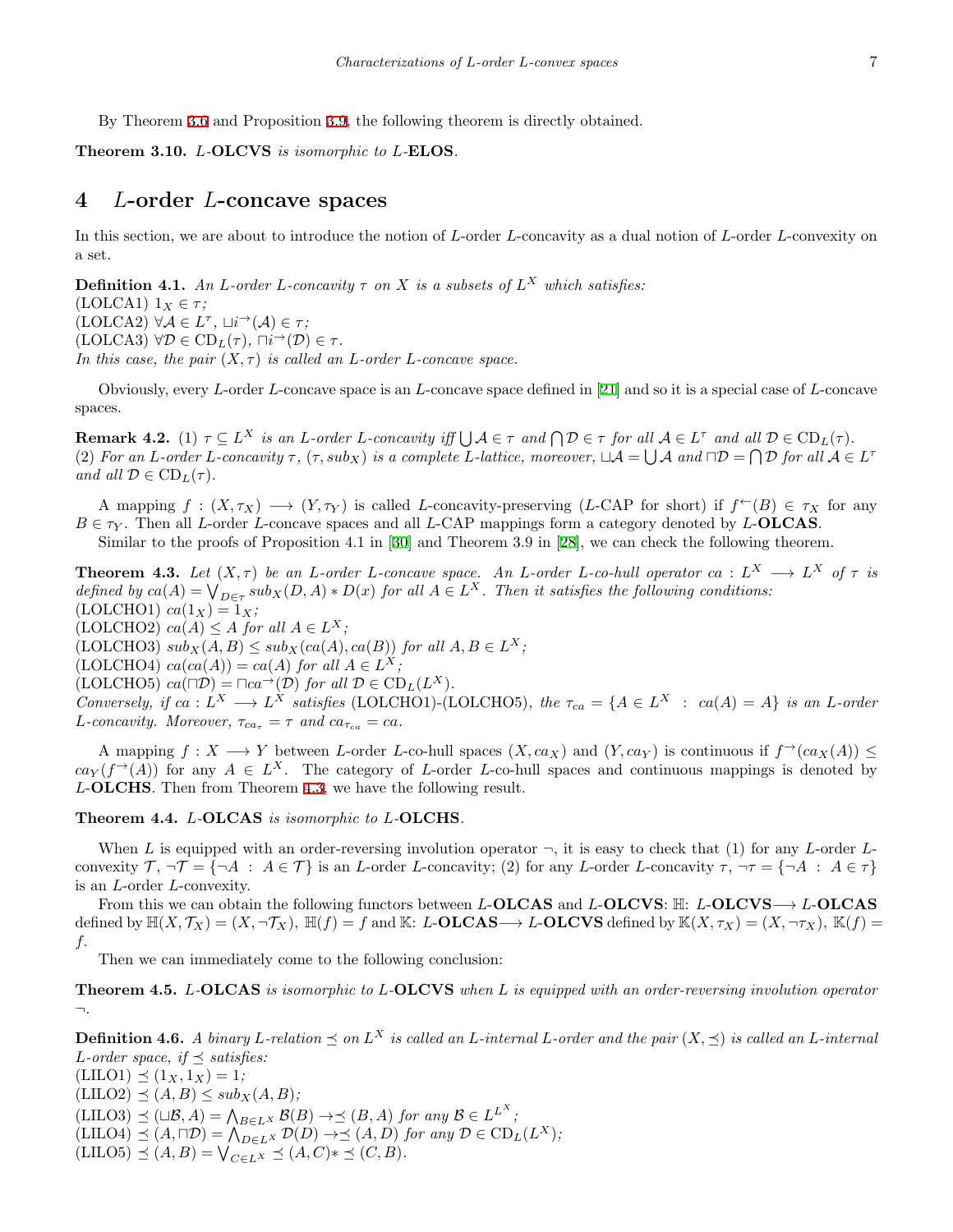Let  $(X, \preceq_X)$  and  $(Y, \preceq_Y)$  be *L*-internal *L*-order spaces. A mapping  $f : X \longrightarrow Y$  is called an *L*-internal *L*-order dual-preserving mapping (*L*-ILODP mapping for short), if  $\preceq_Y (A, B) \preceq \preceq_X (f \leftarrow (A), f \leftarrow (B))$  for any  $A, B \in L^Y$ . The category of *L*-internal *L*-order spaces and *L*-ILODP mappings is denoted by *L*-**ILOS**.

When *L* is equipped with an order-reversing involution operator *¬*, *L*-internal *L*-orders and *L*-enclosed *L*-orders are dual concepts, since a binary *L*-relation  $\preceq$  on *X* is an *L*-internal *L*-order iff the binary *L*-relation  $\preceq^c$  on *X*, defined by *≼c* (*A, B*) =*≼* (*¬B, ¬A*), is an *L*-enclosed *L*-order.

Through the conventional derivation we can get the following conclusions:

**Theorem 4.7.** Let  $(X, \preceq)$  be an L-internal L-order space. Define  $ca_{\preceq} : L^X \longrightarrow L^X$  by  $\forall A \in L^X$ ,  $\forall x \in$  $X, \ ca_{\preceq}(A)(x) = \bigvee_{D \in L^X} \preceq (D, A) * D(x).$  Then  $ca_{\preceq}$  is an L-order L-co-hull which naturally induces an L-order L-concavity denoted by  $\tau_{\prec}$ . Conversely, let  $(X,\tau)$  be an L-order L-concave space. Define a binary L-relation  $\preceq_{\tau}$  on X  $by \preceq_{\tau} (A, B) = sub_X(A, ca(B)).$  Then  $\preceq_{\tau}$  is an L-internal L-order. In addition,  $\preceq_{\tau \prec} = \preceq$  and  $\tau_{\preceq_{\tau}} = \tau$ .

**Proposition 4.8.** (1) For an L-ILODP mapping  $f:(X,\preceq_X) \longrightarrow (Y,\preceq_Y)$ ,  $f:(X,\tau_{\preceq_X}) \longrightarrow (Y,\tau_{\preceq_Y})$  is an L-CAP *mapping.*

(2) For an L-CAP mapping  $f:(X,\tau_X) \longrightarrow (Y,\tau_Y)$ ,  $f:(X,\preceq_{\tau_X}) \longrightarrow (Y,\preceq_{\tau_Y})$  is an L-ILODP mapping.

**Theorem 4.9.** *L-***OLCAS** *is isomorphic to L-***ILOS***.*

### **5** *L***-order convergence structures**

In this section, based on the inclusion *L*-order, we introduce the notion of *L*-order *L*-convex filter by means of *L*subsets of *L*-powersets. This is different from the fuzzy filters constructed by using crisp subsets of *L*-powersets in [[6,](#page-12-9) [17,](#page-13-13) [32,](#page-13-16) [33\]](#page-13-8). Thus, the *L*-order convergence structure established by the *L*-order *L*-convex filters is also different from the convergence structures defined in [[6,](#page-12-9) [17,](#page-13-13) [32,](#page-13-16) [33](#page-13-8)]. Moreover, we investigate the categorical relationships among *L*-order convergence spaces, *L*-order *L*-concave spaces and *L*-order *L*-convex spaces.

**Definition 5.1.** *A mapping*  $\mathcal{F}: L^X \longrightarrow L$  *is called an L*-order *L*-convex filter on *X if it satisfies:*  $(\text{LOCF1}) \mathcal{F}(0_X) = 0, \mathcal{F}(1_X) = 1;$  $(\text{LOCF2}) \, \text{sub}_X(A, B) \leq \mathcal{F}(A) \to \mathcal{F}(B), \, \forall A, B \in L^X;$ (LOCF3)  $\mathcal{F}(\Box \mathcal{D}) = sub_{L^X}(\mathcal{D}, \mathcal{F}), \ \forall \mathcal{D} \in CD_L(L^X), \ where \ sub_{L^X}(\mathcal{D}, \mathcal{F}) = \bigwedge_{A \in L^X} \mathcal{D}(A) \rightarrow \mathcal{F}(A).$ 

**Remark 5.2.** (1) *It is easy to check that an L-order L-convex filter is an extension of an Alexandrov L-filter defined in* [[9\]](#page-12-10). By Proposition 3.2 in [\[27](#page-13-22)], we have that  $\mathcal{F}: L^X \longrightarrow L$  is an Alexandrov *L*-filter iff it is both an *L*-order *L*-convex *filter and an L-ordered filter defined in* [\[7](#page-12-11)]*.*

(2) (LOCF2) is equivalent to  $a * \mathcal{F}(A) \leq \mathcal{F}(a * A)$  and  $A \leq B \Rightarrow \mathcal{F}(A) \leq \mathcal{F}(B)$  for all  $A, B \in L^X$  and  $a \in L$ . Moreover, it is easy to check that for any  $A \in L^{L^X}$ ,  $\mathcal{F}(\bigcup A) \geq \bigvee_{A \in L^X} A(A) * \mathcal{F}(A)$ .<br>(3) (LOCF3) implies  $\mathcal{F}(\bigwedge_{i \in I} A_i) = \bigwedge_{i \in I} \mathcal{F}(A_i)$  for each down-directed family  $\{A_i : i \in I\} \subseteq L^X$ , and  $\mathcal{F}(a \to A) =$ 

 $a \rightarrow \mathcal{F}(A)$  *for any*  $a \in L$  *and any*  $A \in L^X$ .

The family of all *L*-order *L*-convex filters on *X* is denoted by  $\mathcal{OF}_L(X)$  and then  $(\mathcal{OF}_L(X), sub_{LX})$  is an *L*-ordered set. Moreover, we have the following result:

<span id="page-7-0"></span>**Proposition 5.3.** Let X be a set and  $\mathbb F$  a nonempty L-subset of  $\mathcal{OF}_L(X)$ . Then  $\Box \mathbb F$  exists and  $\Box \mathbb F = \bigcap \mathbb F \in \mathcal{OF}_L(X)$ .

*Proof.* We only need to show that  $\bigcap \mathbb{F} \in \mathcal{OF}_L(X)$ . In fact,  $(LOCF1)$   $(\bigcap \mathbb{F})(1_X) = \bigwedge_{\mathcal{F} \in \mathcal{OF}_L(X)} \mathbb{F}(\mathcal{F}) \to \mathcal{F}(1_X) = 1$  and

$$
(\bigcap \mathbb{F})(0_X) = \bigwedge_{\mathcal{F} \in \mathcal{OF}_L(X)} \mathbb{F}(\mathcal{F}) \to \mathcal{F}(0_X) = (\bigvee_{\mathcal{F} \in \mathcal{OF}_L(X)} \mathbb{F}(\mathcal{F})) \to 0 = 1 \to 0 = 0.
$$

(LOCF2) For any *L*-subset *A, B* of *X*, we have

$$
(\bigcap \mathbb{F})(A) \to (\bigcap \mathbb{F})(B) = (\bigcap_{\mathcal{F} \in \mathcal{OF}_L(X)} \mathbb{F}(\mathcal{F}) \to \mathcal{F}(A)) \to (\bigcap_{\mathcal{F} \in \mathcal{OF}_L(X)} \mathbb{F}(\mathcal{F}) \to \mathcal{F}(B))
$$
  
\n
$$
\geq \bigcap_{\mathcal{F} \in \mathcal{OF}_L(X)} (\mathbb{F}(\mathcal{F}) \to \mathcal{F}(A)) \to (\mathbb{F}(\mathcal{F}) \to \mathcal{F}(B)) \geq \mathcal{F}(A) \to \mathcal{F}(B) \geq sub_X(A, B).
$$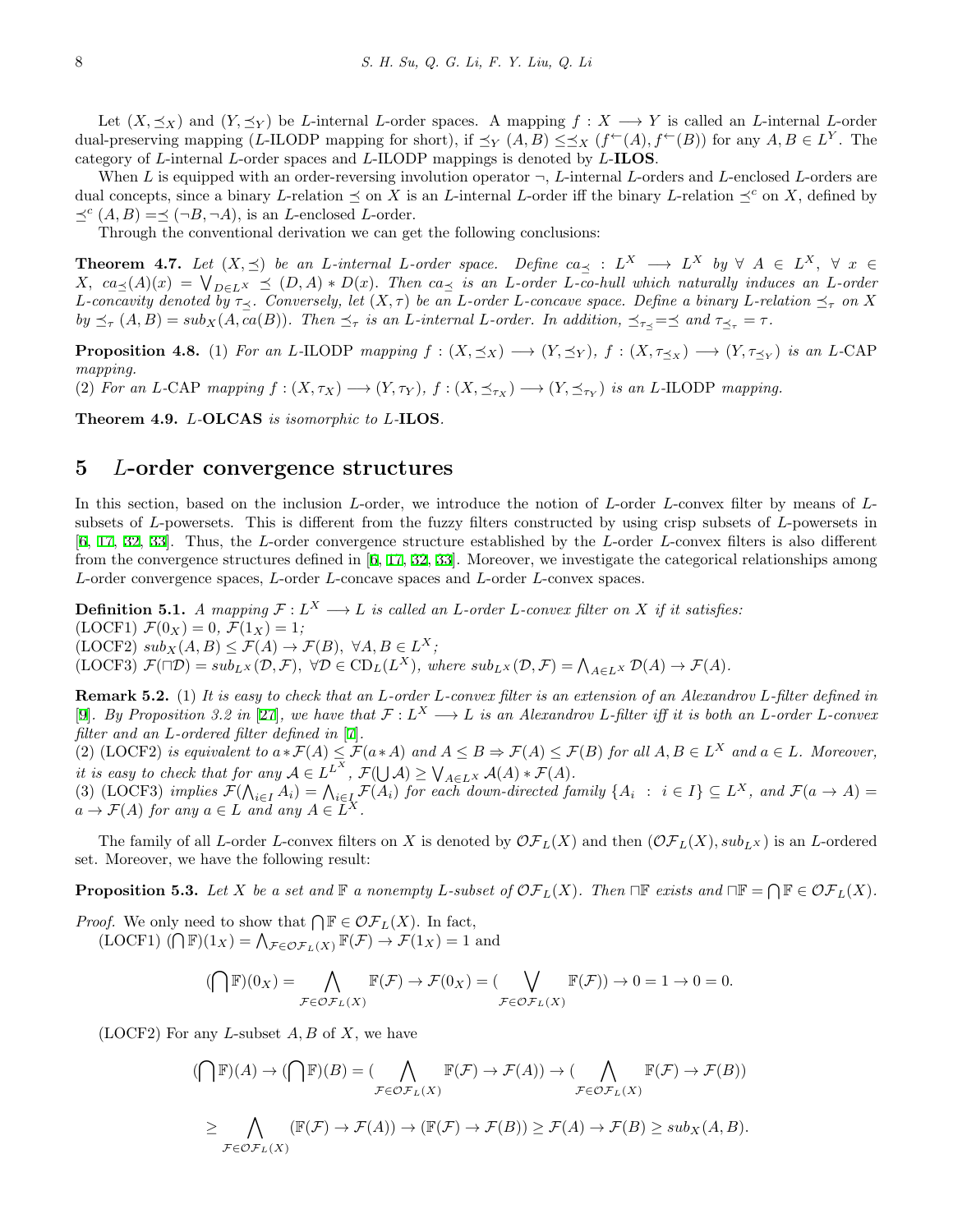(LOCF3) For any down-directed *L*-subset  $\mathcal{D}$  of  $L^X$ , we have

$$
(\bigcap \mathbb{F})(\sqcap \mathcal{D}) = \bigwedge_{\mathcal{F} \in \mathcal{OF}_L(X)} \mathbb{F}(\mathcal{F}) \to \mathcal{F}(\sqcap \mathcal{D}) = \bigwedge_{A \in L^X} \mathcal{D}(A) \to (\bigwedge_{\mathcal{F} \in \mathcal{OF}_L(X)} \mathbb{F}(\mathcal{F}) \to \mathcal{F}(A))
$$

$$
= \bigwedge_{A \in L^X} \mathcal{D}(A) \to (\bigcap \mathbb{F})(A) = sub_{L^X}(\mathcal{D}, \bigcap \mathbb{F}).
$$

These implies that  $\bigcap \mathbb{F} \in \mathcal{OF}_L(X)$  and so  $\Pi \mathbb{F} = \bigcap \mathbb{F} \in \mathcal{OF}_L(X)$ .

**Example 5.4.** *It is easy to check that the following mappings are L-order L-convex filters on X.* (1) For any  $x \in X$ , define  $[x]: L^X \longrightarrow L$  by  $[x](A) = A(x)$  for any  $A \in L^X$ . (2) *A* mapping  $\mathcal{F}_0: L^X \longrightarrow L$  by  $\mathcal{F}_0(A) = \bigwedge_{x \in X} A(x)$ .

**Example 5.5.** For an L-order L-concave space  $(X, \tau)$  and  $x \in X$ , the mapping  $\mathcal{F}_x^{ca_{\tau}} : L^X \longrightarrow L$  defined by  $\mathcal{F}_x^{ca_{\tau}}(A)$  $ca_{\tau}(A)(x)$  *for any*  $A \in L^X$  *is an L*-order *L*-convex filter.

For a mapping  $f: X \longrightarrow Y$  and  $\mathcal{F} \in \mathcal{OF}_L(X)$ , define  $f^{\Rightarrow}(\mathcal{F}): L^Y \longrightarrow L$  as  $f^{\Rightarrow}(\mathcal{F})(B) = \mathcal{F}(f^{\leftarrow}(B))$  for any  $B \in L^Y$ .

**Proposition 5.6.** *Let*  $f: X \longrightarrow Y$  *be a mapping and*  $\mathcal{F} \in \mathcal{OF}_L(X)$ *. Then*  $f^{\Rightarrow}(\mathcal{F}) \in \mathcal{OF}_L(Y)$ *.* 

*Proof.* (LOCF1) holds from  $f \neq (F)(0_X) = \mathcal{F}(f \leftarrow (0_X)) = 0$  and  $f \neq (F)(1_X) = \mathcal{F}(f \leftarrow (1_X)) = 1$ . (LOCF2) For any  $B_1, B_2 \in L^Y$ ,

$$
f^{\Rightarrow}(\mathcal{F})(B_1) \to f^{\Rightarrow}(\mathcal{F})(B_2) = \mathcal{F}(f^{\leftarrow}(B_1)) \to \mathcal{F}(f^{\leftarrow}(B_2))
$$
  

$$
\geq sub_X(f^{\leftarrow}(B_1), f^{\leftarrow}(B_2)) \geq sub_Y(B_1, B_2).
$$

(LOCF3) For any down-directed *L*-subset  $\mathcal{D}$  of  $L^Y$ , define  $\mathcal{A}: L^X \longrightarrow L$  as

$$
\mathcal{A}(A) = \begin{cases} \mathcal{D}(B) & A = f^{\leftarrow}(B), \\ 0 & otherwise. \end{cases}
$$

Then  $A \in CD_L(L^X)$  from  $\bigvee_{A \in L^X} A(A) = \bigvee_{B \in L^Y} \mathcal{D}(B) = 1$  and  $\forall B_1, B_2 \in L^Y$ ,

$$
\mathcal{A}(f^{\leftarrow}(B_1)) * \mathcal{A}(f^{\leftarrow}(B_2)) = \mathcal{D}(B_1) * \mathcal{D}(B_2) \leq \bigvee_{B \in L^Y} \mathcal{D}(B) * sub_Y(B, B_1) * sub_Y(B, B_2)
$$
  
\n
$$
= \bigvee_{B \in L^Y} \mathcal{A}(f^{\leftarrow}(B)) * sub_Y(B, B_1) * sub_Y(B, B_2)
$$
  
\n
$$
\leq \bigvee_{B \in L^Y} \mathcal{A}(f^{\leftarrow}(B)) * sub_X(f^{\leftarrow}(B), f^{\leftarrow}(B_1)) * sub_X(f^{\leftarrow}(B), f^{\leftarrow}(B_2))
$$
  
\n
$$
\leq \bigvee_{A \in L^X} \mathcal{A}(A) * sub_X(A, f^{\leftarrow}(B_1)) * sub_X(A, f^{\leftarrow}(B_2)).
$$

Thus we have

$$
f^{\Rightarrow}(\mathcal{F})(\sqcap \mathcal{D}) = \mathcal{F}(f^{\leftarrow}(\sqcap \mathcal{D})) = \mathcal{F}(\bigwedge_{B \in L^Y} \mathcal{D}(B) \to f^{\leftarrow}(B)) = \mathcal{F}(\bigwedge_{B \in L^Y} \mathcal{A}(f^{\leftarrow}(B)) \to f^{\leftarrow}(B))
$$
  
=  $\mathcal{F}(\bigwedge_{A \in L^X} \mathcal{A}(A) \to A) = \mathcal{F}(\sqcap \mathcal{A}) = \bigwedge_{A \in L^X} \mathcal{A}(A) \to \mathcal{F}(A)$   
=  $\bigwedge_{B \in L^Y} \mathcal{D}(B) \to f^{\Rightarrow}(\mathcal{F})(B).$ 

**Definition 5.7.** An *L*-order convergence structure on *X* is a mapping  $\lim : \mathcal{OF}_L(X) \longrightarrow L^X$  which satisfies:  $(LOCS1)$   $lim([x])(x) = 1;$  $(LOSC2) \, sub_{L^X}(\mathcal{F}, \mathcal{G}) \leq sub_X(lim(\mathcal{F}), lim(\mathcal{G})).$ 

*In this case, the pair* (*X,* lim) *is called an L-order convergence space.*

 $\Box$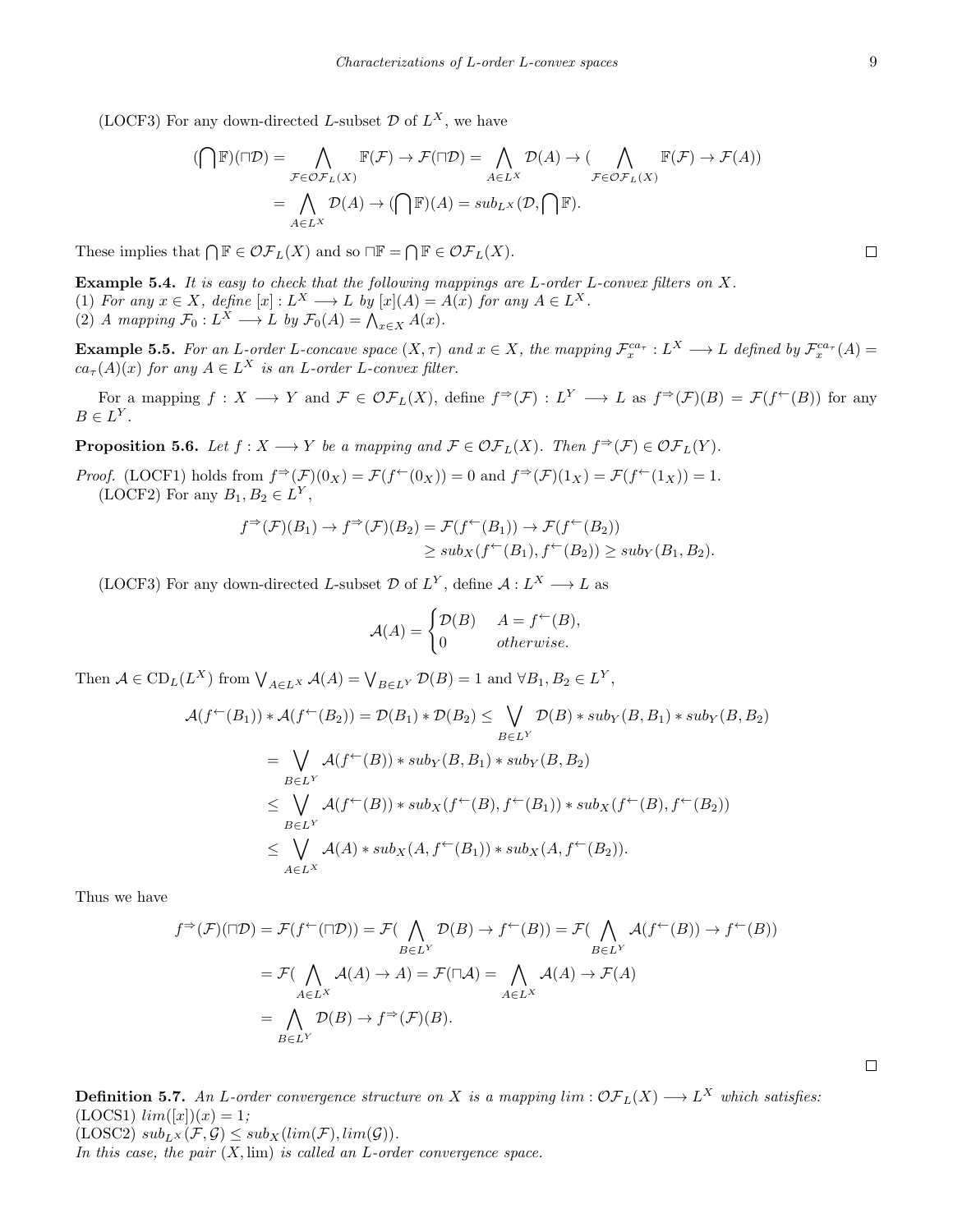Clearly, this convergence structure is a stratified *L*-ordered convergence structure defined in [\[6](#page-12-9)] when *L*-order *L*convex filters in the definition are replaced by stratified *L*-filters.

**Proposition 5.8.** Let  $(X, \tau)$  be an *L*-order *L*-concave space. Define a mapping  $\lim_{\tau}: \mathcal{OF}_L(X) \longrightarrow L^X$  as

$$
\forall \mathcal{F} \in \mathcal{OF}_L(X), \ \forall x \in X, \ \lim_{\tau}(\mathcal{F})(x) = \bigwedge_{A \in L^X} ca(A)(x) \longrightarrow \mathcal{F}(A).
$$

*Then*  $\lim_{\tau}$  *is an L-order convergence structure on X.* 

*Proof.*  $(LOCS1) \ \lim_{\mathcal{T}} ([x])(x) = \bigwedge_{A \in L} X \ ca(A)(x) \rightarrow [x](A) = 1.$ (LOCS2) For any  $\mathcal{F}, \mathcal{G} \in \mathcal{OF}_L(\bar{X})$ ,

$$
sub_X(lim_\tau(\mathcal{F}),\lim_{\tau(\mathcal{G})}) = \bigwedge_{x \in X} (\bigwedge_{A \in L^X} ca(A)(x) \to \mathcal{F}(A)) \to (\bigwedge_{B \in L^X} ca(B)(x) \to \mathcal{G}(B))
$$
  
\n
$$
\geq \bigwedge_{x \in X} \bigwedge_{B \in L^X} (ca(B)(x) \to \mathcal{F}(B)) \to (ca(B)(x) \to \mathcal{G}(B))
$$
  
\n
$$
\geq \bigwedge_{B \in L^X} \mathcal{F}(B) \to \mathcal{G}(B) = sub_{L^X}(\mathcal{F}, \mathcal{G}).
$$

**Definition 5.9.** *A mapping*  $f : (X, \text{lim}_X) \longrightarrow (Y, \text{lim}_Y)$  *between L*-order convergence spaces is called *L*-order convergence*preserving (L-OCP) for short) provided that*

$$
\forall \mathcal{F} \in \mathcal{OF}_L(X), \ \forall x \in X, \ \lim_X(\mathcal{F})(x) \leq \lim_Y(f^{\Rightarrow}(\mathcal{F}))(f(x)).
$$

It is easy to check that all *L*-order convergence spaces as objects and all *L*-order convergence-preserving mappings as morphisms form a category, called a category of *L*-order convergence spaces and denoted by *L*-**OCS**.

**Definition 5.10.** For a nonempty set  $X$ , let  $Fib_L(X)$  denote the fibre

*{*(*X, lim*) : *lim is an L − order convergence structure on X}*

*of X.* For *L*-order convergence spaces  $(X, \text{lim}_1)$  and  $(X, \text{lim}_2)$ *,* we say  $(X, \text{lim}_1)$  is finer than  $(X, \text{lim}_2)$ *, denoted by*  $(X, \text{lim}_1) \leq (X, \text{lim}_2)$ , if the identity mapping  $id_X : (X, \text{lim}_1) \longrightarrow (X, \text{lim}_2)$  is an *L*-OCP*.* In this case, we also write  $lim_1 \leq lim_2.$ 

Clearly,  $(Fib_L(X), \leq)$  is a poset, which implies that *L*-**OCS** is amnestic.

**Lemma 5.11.** Let X be a nonempty set,  $((X_j, \text{lim}_j))_{j \in J}$  a family of L-order convergence spaces and  $f_j: X \longrightarrow X_j$ *a* mapping for each  $j \in J$ . Then there exists an *L*-order convergence structure  $\lim_{f \downarrow n}$  on X such that for any *L*order convergence space  $(Y, \text{lim}_Y)$ , a mapping  $g: (Y, \text{lim}_Y) \longrightarrow (X, \text{lim}_{f \in \mathbb{R}})$  is an L-OCP iff for any  $j \in J$ ,  $f_j \circ g$ :  $(Y, \text{lim}_Y) \longrightarrow (X_i, \text{lim}_j)$  *is an L*-OCP.

*Proof.* First, for any  $\mathcal{F} \in \mathcal{OF}_L(X)$  and any  $x \in X$ , define  $\lim_{f \to n}$  by

$$
lim_{fin}(\mathcal{F})(x) = \bigwedge_{j \in J} lim_j(f_j^{\Rightarrow}(\mathcal{F}))(f_j(x)).
$$

Then  $\lim_{f \to n} ([x])(x) = 1$  since  $f_j^{\Rightarrow}([x])(B_j) = B_j(f_j(x)) = [f_j(x)](B_j)$  for each  $j \in J$  and each  $B_j \in L^{X_j}$ . Moreover, for any  $\mathcal{F}, \mathcal{G} \in \mathcal{OF}_L(X)$ ,

$$
sub_X(lim_{fin}(\mathcal{F}),\lim_{fin}(\mathcal{G})) \geq \bigwedge_{x \in X} \bigwedge_{j \in J} \lim_j(f_j^{\Rightarrow}(\mathcal{F}))(f_j(x)) \to \lim_j(f_j^{\Rightarrow}(\mathcal{G}))(f_j(x))
$$
  

$$
\geq \bigwedge_{j \in J} sub_Y(lim_j(f_j^{\Rightarrow}(\mathcal{F})),\lim_j(f_j^{\Rightarrow}(\mathcal{G}))) \geq sub_{L^X}(\mathcal{F},\mathcal{G}).
$$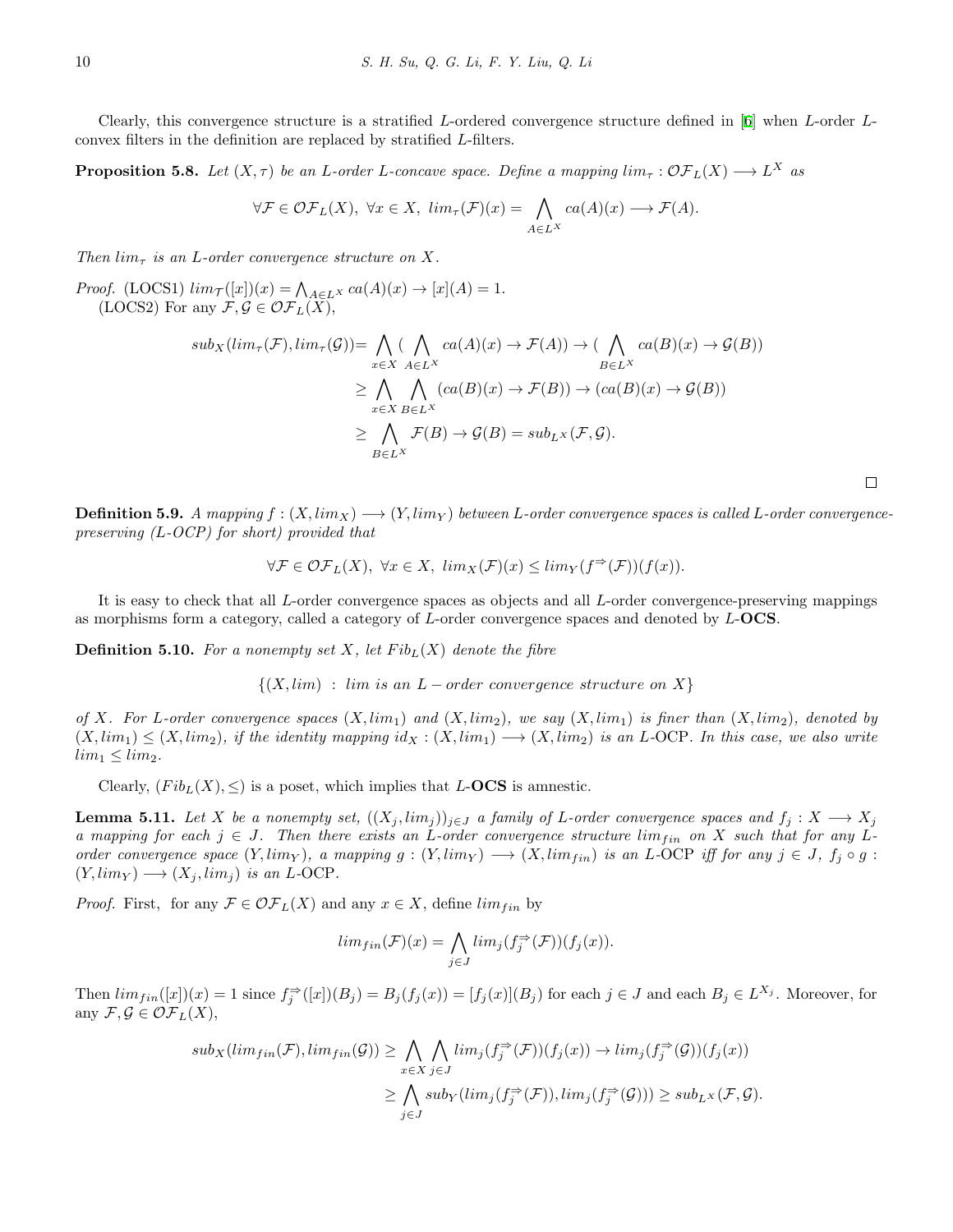Hence  $\lim_{fin}$  is an *L*-order convergence structure on *X*. Second, if  $g: (Y, \lim_{Y}) \longrightarrow (X, \lim_{fin})$  is an *L*-OCP, then  $f_j \circ g : (Y, \text{lim}_Y) \longrightarrow (X_j, \text{lim}_j)$  is an L-OCP for all  $j \in J$ . Conversely, suppose  $f_j \circ g$  is an L-OCP for each  $j \in J$ . Then  $\forall \mathcal{G} \in \mathcal{OF}_L(Y)$ ,

$$
\begin{aligned} \lim_{Y}(\mathcal{G})(y) &\leq \bigwedge_{j\in J} \lim_{j} ((f_j \circ g)^{\Rightarrow}(\mathcal{G}))((f_j \circ g)(y)) \\ &= \bigwedge_{j\in J} \lim_{j} (f_j^{\Rightarrow}(g^{\Rightarrow}(\mathcal{G}))) (f_j(g(y))) = \lim_{f \in J} (g^{\Rightarrow}(\mathcal{G})) (g(y)). \end{aligned}
$$

This implies that  $g: (Y, \text{lim}_Y) \longrightarrow (X, \text{lim}_{f \in \mathbb{N}})$  is an *L*-OCP, as desired.

From this lemma we can get the following conclusion directly.

**Theorem 5.12.** *The category L-***OCS** *is topological over set in the sense that it is initial and fibre small.*

<span id="page-10-0"></span>**Proposition 5.13.** Let  $(X, lim)$  be an L-order convergence space and  $x \in X$ . Define a mapping  $\Phi_{lim}^x : \mathcal{OF}_L(X) \longrightarrow L$  $as \Phi_{\lim}^x(\mathcal{F}) = \lim(\mathcal{F})(x)$ *. Then* 

$$
\tau_{lim} = \{ A \in L^X : \ \Box \Phi_{lim}^x(A) = A(x), \forall x \in X \},
$$

*is an L-order L-concavity on X.*

Proof. We first show  $\bigcap \Phi_{\lim}^x(A) = \bigwedge_{\mathcal{F} \in \mathcal{O}_{\mathcal{F}_L}(X)} \lim(\mathcal{F})(x) \to \mathcal{F}(A), \ \forall A \in L^X.$  In fact,  $\forall x \in X, \bigvee_{\mathcal{F} \in \mathcal{O}_{\mathcal{F}_L}(X)} \Phi_{\lim}^x(\mathcal{F})(x) \ge$  $\Phi_{lim}^x([x])(x) = 1$ . Thus  $\Box \Phi_{lim}^x$  exists and

$$
\forall A \in L^X, \Box \Phi_{\lim}^x(A) = \bigcap \Phi_{\lim}^x = \bigwedge_{\mathcal{F} \in \mathcal{O}_{\mathcal{F}_L}(X)} \lim(\mathcal{F})(x) \to \mathcal{F}(A) \in \mathcal{O}_{\mathcal{F}_L}(X),
$$

by Proposition [5.3](#page-7-0).

Next, we show that  $\tau_{lim} = \{A \in L^X : \prod \Phi_{lim}^x(A) = A(x), \forall x \in X\}$  is an *L*-order *L*-concavity on *X*. Clearly, for  $\text{any } A \in L^X$ ,  $\Box \Phi_{\lim}^x(A) \leq A(x)$ .

(LOLCA1) for any  $x \in X$ ,

$$
\begin{aligned} \Box \Phi_{\lim}^x(0_X) &= \bigwedge_{\mathcal{F} \in \mathcal{O}\mathcal{F}_L(X)} \lim(\mathcal{F})(x) \to \mathcal{F}(0_X) \\ &= \big(\bigvee_{\mathcal{F} \in \mathcal{O}\mathcal{F}_L(X)} \lim(\mathcal{F})(x)\big) \to 0 = 1 \to 0 = 0 = 0_X(x). \end{aligned}
$$

and  $\bigcap_{i=1}^{\infty}$  *a*<sub>*lim*</sub>(1*x*) = 1 is obvious.

(LOLCA2) For any  $A \in L^{\mathcal{T}_{lim}}$  and any  $x \in X$ ,

$$
(\bigcup \mathcal{A})(x) = \bigvee_{A \in \tau_{lim}} \mathcal{A}(A) * A(x) = \bigvee_{A \in \tau_{lim}} \mathcal{A}(A) * \sqcap \Phi^x_{lim}(A) \leq \sqcap \Phi^x_{lim}(\bigcup \mathcal{A}) \leq (\bigcup \mathcal{A})(x)
$$

and so  $\bigcup \mathcal{A} \in \tau_{lim}$ .

(LOLCA3) For any down-directed *L*-subset  $\mathcal{D}$  of  $\tau_{lim}$  and any  $x \in X$ ,

$$
(\bigcap \mathcal{D})(x) = \bigwedge_{A \in \tau_{lim}} \mathcal{D}(A) \to A(x) = \bigwedge_{A \in \tau_{lim}} \mathcal{D}(A) \to \Box \Phi_{lim}^x(A) = \Box \Phi_{lim}^x(\bigcap \mathcal{D})
$$

and so  $\bigcap \mathcal{D} \in \tau_{\text{lim}}$ .

**Corollary 5.14.** Let *L* be equipped with an order-reversing involution operator  $\neg$  and  $(X, lim)$  an *L*-order convergence space.  $\mathcal{T}_{lim} = \{ \neg A \in L^X : \Box \Phi_{lim}^x(A) = A(x), \forall x \in X \}$  is an L-order L-convexity on X.

<span id="page-10-1"></span>**Theorem 5.15.** Let  $\tau$  an L-order L-concavity on X and lim an L-order convergence structure on X. Then  $\tau_{lim_{\tau}} = \tau$  $and$   $\lim_{\tau \to \infty} \geq \lim_{\tau \to \infty}$ .

 $\Box$ 

 $\Box$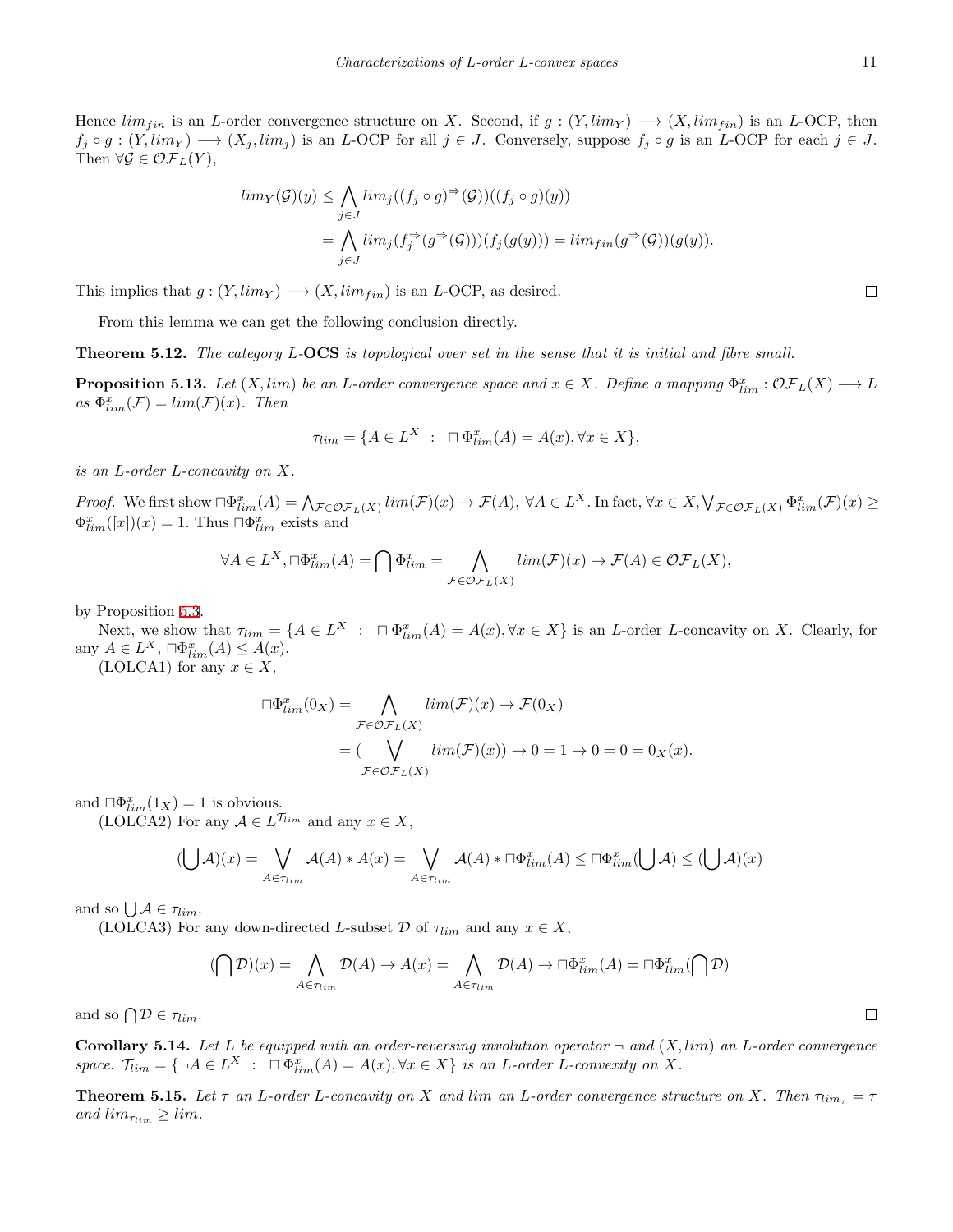*Proof.* Step 1. Show that  $\tau_{\lim_{\tau}} = \tau$ . In fact, for any  $A \in L^X$  and any  $x \in X$ ,

$$
\Box \Phi^x_{\lim_{\tau}}(A) \leq \Phi^x_{\lim_{\tau}}(\mathcal{F}_x^{ca_{\tau}}) \to \mathcal{F}_x^{ca_{\tau}}(A) = ca_{\tau}(A)(x),
$$

and

$$
\begin{aligned} \n\Box \Phi_{\lim_{\tau}}^{x}(A) &= \bigwedge_{\mathcal{F} \in \mathcal{O}(\mathcal{F})} (\bigwedge_{B \in L^{X}} ca_{\tau}(B)(x) \to \mathcal{F}(B)) \to \mathcal{F}(A) \\ \n&\geq \bigwedge_{\mathcal{F} \in \mathcal{O}(\mathcal{F})} (ca_{\tau}(A)(x) \to \mathcal{F}(A)) \to \mathcal{F}(A) \geq ca_{\tau}(A)(x). \n\end{aligned}
$$

Then  $\Box \Phi_{\lim_{\tau}}^x(A) = ca_{\tau}(A)(x)$  and so  $\tau_{\lim_{\tau}} = \tau$ .

Step 2. Show that  $\lim_{\tau_{\lim}} \ge \lim_{\tau \to \infty}$  For any  $x \in X$  and  $\mathcal{F} \in \mathcal{OF}_L(X)$ ,

$$
\lim_{\tau_{lim}} (\mathcal{F})(x) = \bigwedge_{A \in L^X} ca_{\tau_{lim}}(A)(x) \to \mathcal{F}(A)
$$
  
\n
$$
= \bigwedge_{A \in L^X} \bigwedge_{B \in \tau_{lim}} sub(B, A) * B(x) \to \mathcal{F}(A)
$$
  
\n
$$
= \bigwedge_{A \in L^X} \bigwedge_{B \in \tau_{lim}} sub(B, A) * \bigcap \Phi_{lim}^x(B) \to \mathcal{F}(A)
$$
  
\n
$$
\geq \bigwedge_{A \in L^X} \bigwedge_{B \in \tau_{lim}} sub(B, A) * (\lim(\mathcal{F})(x) \to \mathcal{F}(B)) \to \mathcal{F}(A)
$$
  
\n
$$
\geq \bigwedge_{A \in L^X} \bigwedge_{B \in \tau_{lim}} (\mathcal{F}(B) \to \mathcal{F}(A)) * (\lim(\mathcal{F})(x) \to \mathcal{F}(B)) \to \mathcal{F}(A)
$$
  
\n
$$
\geq \bigwedge_{A \in L^X} (\lim(\mathcal{F})(x) \to \mathcal{F}(A)) \to \mathcal{F}(A) \geq \lim(\mathcal{F})(x).
$$

**Proposition 5.16.** (1) For an L-OCP mapping  $f : (X, \text{lim}_X) \longrightarrow (Y, \text{lim}_Y)$ ,  $f : (X, \tau_{\text{lim}_X}) \longrightarrow (Y, \tau_{\text{lim}_Y})$  is an *L-*CAP *mapping.*

(2) For an L-CAP mapping  $f:(X,\tau_X) \longrightarrow (Y,\tau_Y)$ ,  $f:(X,lim_{\tau_X}) \longrightarrow (Y,lim_{\tau_Y})$  is an L-OCP mapping.

*Proof.* (1) For any  $B \in \tau_{\lim Y}$  and any  $x \in X$ ,

$$
\begin{aligned} \Box \Phi_{lim}^x(f^\leftarrow(B)) &= \bigwedge_{\mathcal{F} \in \mathcal{O}\mathcal{F}_L(X)} \lim_X(\mathcal{F})(x) \to \mathcal{F}(f^\leftarrow(B)) \\ &\geq \bigwedge_{\mathcal{F} \in \mathcal{O}\mathcal{F}_L(X)} \lim_Y(f^\Rightarrow(\mathcal{F}))(f(x)) \to f^\Rightarrow(\mathcal{F})(B) \\ &\geq \bigwedge_{\mathcal{G} \in \mathcal{O}\mathcal{F}_L(Y)} \lim_Y(\mathcal{G})(f(x)) \to \mathcal{G}(B) \\ &= \Box \Phi_{lim_Y}^{f(x)}(B) = B(f(x)) = f^\leftarrow(B)(x) \end{aligned}
$$

and so  $f^{\leftarrow}(B) \in \tau_{\text{lim}}$ .

(2) For any  $\mathcal{F} \in \mathcal{OF}_L(X)$  and any  $x \in X$ ,

$$
\lim_{\tau_Y} (f^{\Rightarrow}(\mathcal{F}))(f(x) = \bigwedge_{B \in L^Y} ca_{\tau_Y}(B)(f(x)) \to f^{\Rightarrow}(\mathcal{F})(B)
$$
  
\n
$$
= \bigwedge_{B \in L^Y} (\bigvee_{C \in \tau_Y} sub_Y(C, B) * C(f(x))) \to f^{\Rightarrow}(\mathcal{F})(B)
$$
  
\n
$$
\geq \bigwedge_{B \in L^Y} (\bigvee_{C \in \tau_Y} sub_X(f^{\leftarrow}(C), f^{\leftarrow}(B)) * f^{\leftarrow}(C)(x)) \to f^{\Rightarrow}(\mathcal{F})(B)
$$
  
\n
$$
\geq \bigwedge_{B \in L^Y} (\bigvee_{D \in \tau_X} sub_X(D, f^{\leftarrow}(B)) * D(x)) \to \mathcal{F}(f^{\leftarrow}(B))
$$
  
\n
$$
= \bigwedge_{B \in L^Y} ca_{\tau_X}(f^{\leftarrow}(B))(x) \to \mathcal{F}(f^{\leftarrow}(B)) \geq \lim_{\tau_X} (\mathcal{F})(x).
$$

 $\Box$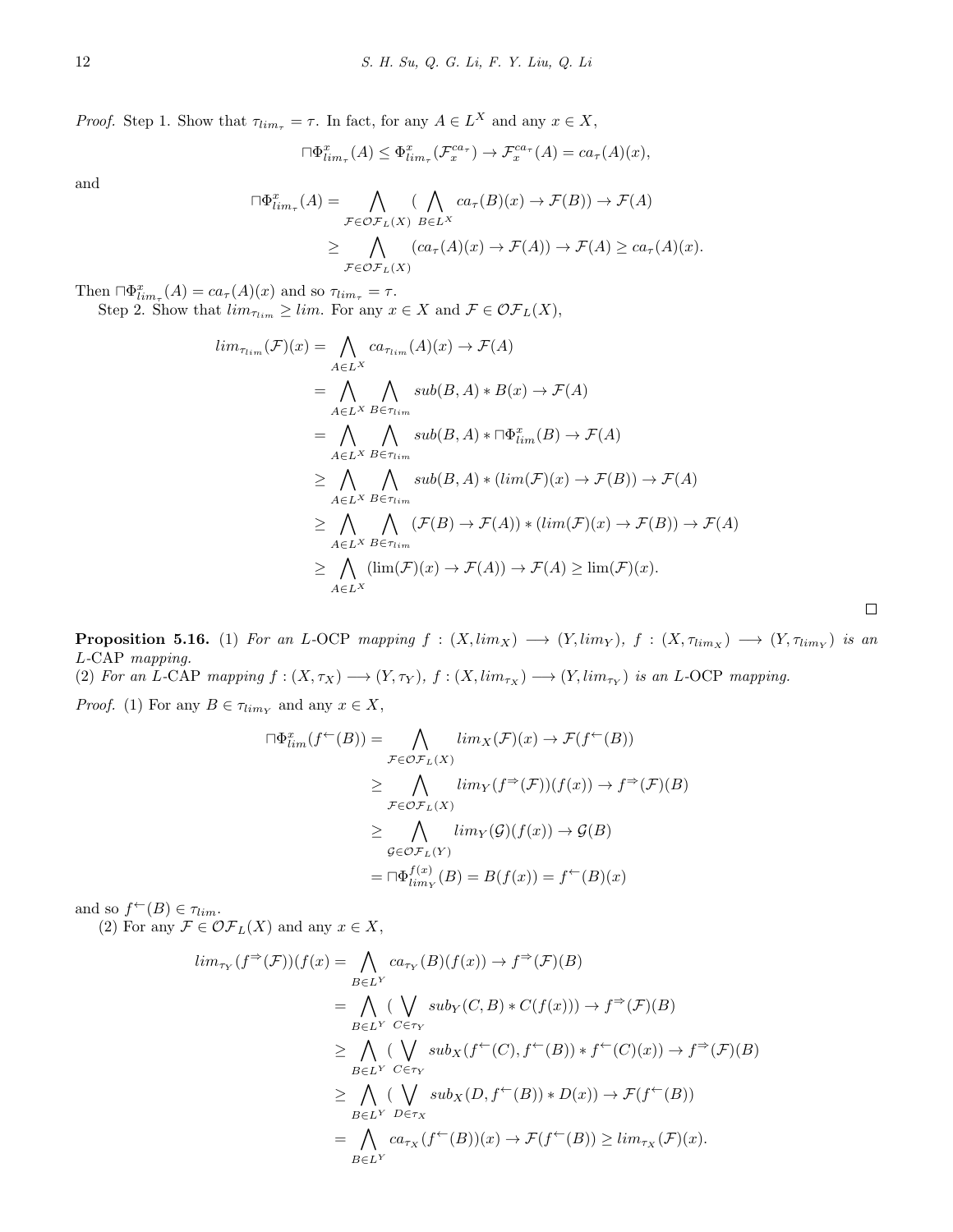Then we can obtain the following functors between *L*-**OLCAS** and *L*-**OCS**:

F: *L*-**OCS**→ *L*-**OLCAS** defined by  $\mathbb{F}(X, \lim_X) = (X, \tau_{\lim_X}), \mathbb{F}(f) = f$  and G: *L*-**OLCAS**→ *L*-**OCS** defined by  $\mathbb{G}(X,\tau_X)=(X,\lim_{\tau_X})$ ,  $\mathbb{G}(f)=f$ .

By Proposition [5.13](#page-10-0) and Theorem [5.15,](#page-10-1) we have the following result.

**Theorem 5.17.** *The pair* (F*,* G) *is a Galois correspondence between L-***OCS** *and L-***OLCAS***.*

**Corollary 5.18.** Let L be equipped with an order-reversing involution operator  $\neg$ . Then the pair ( $\mathbb{K} \circ \mathbb{F}, \mathbb{G} \circ \mathbb{H}$ ) is a *Galois correspondence between L-***OCS** *and L-***OLCVS***.*

# **6 Conclusions**

In this paper, we provided several characterizations of *L*-order *L*-convexities from a categorical viewpoint, including *L*-enclosed *L*-orders and *L*-order *L*-concavities. In the case of *L* with an order-reversing involution operator, all these resulting categories are isomorphic. Furthermore, we constructed Galois correspondences among the categories of *L*-order *L*-convex spaces, *L*-order *L*-concave spaces and *L*-order convergence spaces.

Inspired by the examples of economic models that consider classical convex spaces and convex preferences, we presented an example of fuzzy convex preference on fuzzy convex spaces. It may be an interesting direction of future studies to consider fuzzy convex preference in different types of fuzzy convex structures.

### **7 Acknowledgement**

The authors wish to express their appreciation for several excellent suggestions for improvements in this paper made by the referees and the area editor. This work is supported by the National Natural Science Foundation of China (11861006 and U203110048).

# **References**

- <span id="page-12-0"></span>[1] R. B˘elohl´avek, *Fuzzy closure operators*, Journal of Mathematical Analysis and Applications, **262** (2001), 473-489.
- <span id="page-12-4"></span>[2] R. B˘elohl´avek, *Fuzzy relational systems, foundations and principles*, Kluwer Academic, Plenum Publishers, NewYork, 2002.
- <span id="page-12-3"></span>[3] R. Bĕlohlávek, *Some properties of residuated lattices*, Czechoslovak Mathematical Journal, **53** (2003), 161-171.
- <span id="page-12-5"></span>[4] R. B˘elohl´avek, *Concept lattices and order in fuzzy logic*, Annals of Pure and Applied Logic, **128** (2004), 277-298.
- <span id="page-12-6"></span>[5] L. Fan, *A new approach to quantitative domain theory*, Electronic Notes in Theoretical Computer Science, **45** (2001), 77-87.
- <span id="page-12-9"></span>[6] J. M. Fang, *Stratified L-order convergence structures*, Fuzzy Sets and Systems, **161**(16) (2010), 2130-2149.
- <span id="page-12-11"></span>[7] J. M. Fang, *Relationships between L-ordered convergence structures and strong L-tologies*, Fuzzy Sets and Systems, **161**(22) (2010), 2923-2944.
- <span id="page-12-1"></span>[8] Q. Jin, L. Q. Li, *On the embedding of L-convex spaces in stratified L-convex spaces*, Springer-Plus, **5**(1) (2016), 1610.
- <span id="page-12-10"></span>[9] J. M. Ko, Y. C. Kim, *Alexandrov L-filters and Alexandrov L-convergence spaces*, Journal of Intelligent and Fuzzy Systems, **35**(3) (2018), 3255-3266.
- <span id="page-12-8"></span>[10] H. L. Lai, D. X. Zhang, *Fuzzy preorder and fuzzy topology*, Fuzzy Sets and Systems, **157**(14) (2006), 1865-1885.
- <span id="page-12-7"></span>[11] H. L. Lai, D. X. Zhang, *Complete and directed complete* Ω*-categories*, Theoretical Computer Science, **388** (2007), 1-24.
- <span id="page-12-2"></span>[12] Q. H. Li, H. L. Huang, Z. Y. Xiu, *Degrees of special mappings in the theory of L-convex spaces*, Journal of Intelligent and Fuzzy Systems, **37**(2) (2019), 2265-2274.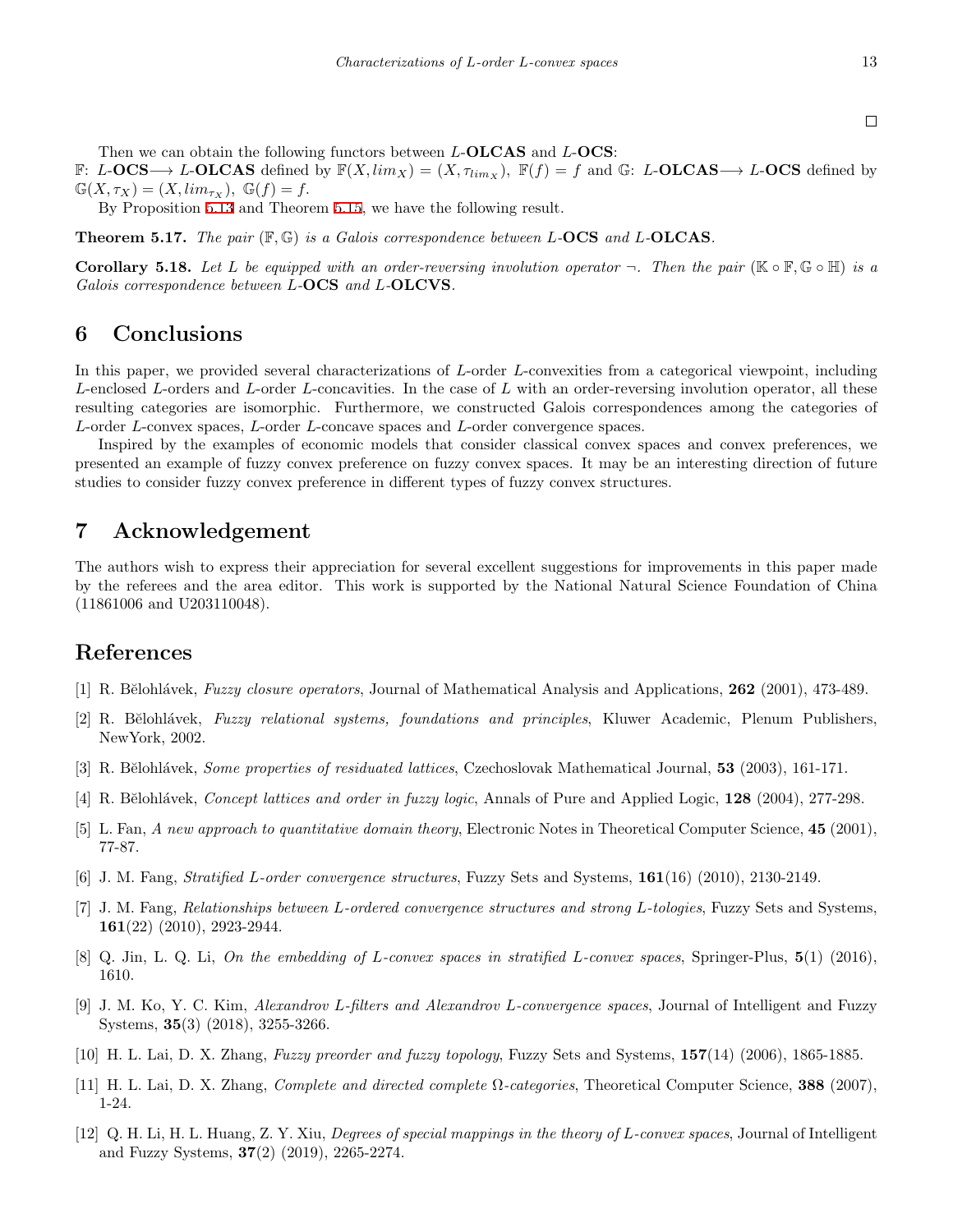- <span id="page-13-21"></span>[13] H. P. Liu, S. Wang, W. P. Fan, *Convexity on fuzzy partially ordered sets*, Journal of Intelligent and Fuzzy Systems, **36**(4) (2019), 3607-3617.
- <span id="page-13-2"></span>[14] Y. Maruyama, *Lattice-valued fuzzy convex geometry*, RIMS Kokyuroku, **164** (2009), 22-37.
- <span id="page-13-4"></span>[15] B. Pang, *L-fuzzifying convex structures as L-convex structures*, Journal of Nonlinear and Convex Analysis, **21**(12) (2020), 2831-2841.
- <span id="page-13-12"></span>[16] B. Pang, *Bases and subbases in* (*L, M*)*-fuzzy convex spaces*, Computational and Applied Mathematics, **39** (2020), 41.
- <span id="page-13-13"></span>[17] B. Pang, *Convergence structures in M-fuzzifying convex spaces*, Quaestiones Mathematicae, **43**(11) (2020), 1541- 1561.
- <span id="page-13-14"></span>[18] B. Pang, *Hull operators and interval operators in* (*L, M*)*-fuzzy convex spaces*, Fuzzy Sets and Systems, **405** (2021), 106-127.
- <span id="page-13-3"></span>[19] B. Pang, F. G. Shi, *Subcategories of the category of L-convex spaces*, Fuzzy Sets and Systems, **313** (2017), 61-74.
- <span id="page-13-6"></span>[20] B. Pang, F. G. Shi, *Strong inclusion orders between L-subsets and its applications in L-convex spaces*, Quaestiones Mathematicae, **41**(8) (2018), 1021-1043.
- <span id="page-13-5"></span>[21] B. Pang, Y. Zhao, *Characterizations of L-convex spaces*, Iranian Journal of Fuzzy Systems, **13**(4) (2016), 51-61.
- <span id="page-13-7"></span>[22] B. Pang, Y. Zhao, Z. Y. Xiu, *A new definition of order relation for the introduction of algebraic fuzzy closure operators*, International Journal of Approximate Reasoning, **92** (2018), 87-96.
- <span id="page-13-1"></span>[23] M. V. Rosa, *On fuzzy topology fuzzy convexity spaces and fuzzy local convexity*, Fuzzy Sets and Systems, **62**(1) (1994), 97-100.
- <span id="page-13-18"></span>[24] J. J. M. M. Rutten, *Fundamental study universal coalgebra: A theory of systems*, Theoretical Computer Science, **249** (2000), 3-80.
- <span id="page-13-10"></span>[25] F. G. Shi, Z. Y. Xiu, *A new approach to the fuzzification of convex structures*, Journal of Applied Mathematics, **2014** (2014), 1-12.
- <span id="page-13-11"></span>[26] F. G. Shi, Z. Y. Xiu, (*L, M*)*-fuzzy convex structures*, Journal of Nonlinear Sciences and Applications, **10**(7) (2017), 3655-3669.
- <span id="page-13-22"></span>[27] S. H. Su, Q. G. Li, H. D. Chen, *The meet-continuity of L-semilattices*, Electronic Notes in Theoretical Computer Science, **333** (2017), 123-141.
- <span id="page-13-0"></span>[28] S. H. Su, S. Q. Yang, Q. Li, *The category of algebraic L-closure systems*, Journal of Intelligent and Fuzzy Systems, **33**(4) (2017), 2199-2210.
- <span id="page-13-20"></span>[29] M. L. J. Van De Vel, *Theory of convex structures*, North Holland, New York, 1993.
- <span id="page-13-17"></span>[30] K. Wang, F. G. Shi, *Many-valued convex structures induced by fuzzy inclusion orders*, Journal of Intelligent and Fuzzy Systems, **36**(4) (2019), 3373-3383.
- <span id="page-13-15"></span>[31] X. Y. Wu, Q. Li, C. Y. Liao, Y. H. Zhao, *L-topological derived internal (resp. enclosed) relation spaces*, Filomat, **35**(8) (2021), 2497-2516.
- <span id="page-13-16"></span>[32] Z. Y. Xiu, *Convergence structures in L-concave spaces*, Journal of Nonlinear and Convex Analysis, **21**(12) (2020), 2693-2703.
- <span id="page-13-8"></span>[33] Z. Y. Xiu, Q. H. Li, B. Pang, *Fuzzy convergence structures in the framework of L-convex spaces*, Iranian Journal of Fuzzy Systems, **17**(4) 2020,139-150.
- <span id="page-13-9"></span>[34] H. Yang, B. Pang, *Fuzzy points based betweenness relations in L-convex spaces*, Filomat, **35**(10) (2021), 3521-3532.
- <span id="page-13-19"></span>[35] W. Yao, *Quantitative domains via fuzzy sets: Part I: Continuity of fuzzy directed complete posets*, Fuzzy Sets and Systems, **161**(7) (2010), 973-987.